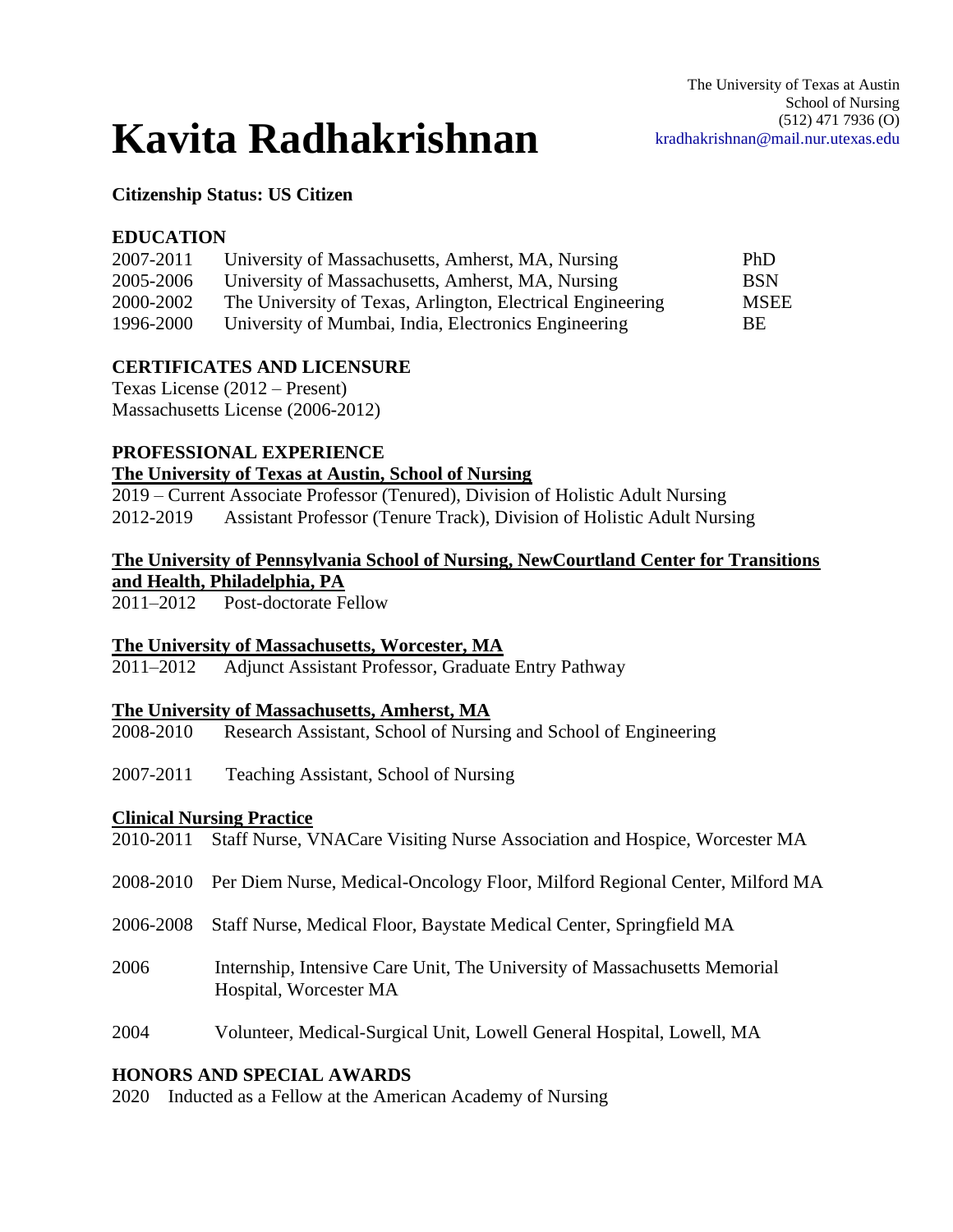- 2019 Nursing Course Ambassador to The University of Texas Austin Experiential Learning **Initiative**
- 2019 Faculty Innovation Teaching Award at The University of Texas at Austin School of Nursing
- 2017- Board Commissioner at the City of Austin's Asian American Quality of Life
- 2020 Commission
- 2017 The University of Texas at Austin School of Nursing Dean's Award for Excellence in Scholarship
- 2014 Sigma Theta Tau International Nursing Honor Society, Epsilon Theta Chapter, The University of Texas at Austin
- 2012 Ed & Molly Smith Centennial Fellowship, The University of Texas Austin, School of 2021 Nursing
- 2008-2011 Johnson & Johnson Promise of Nursing Fellowship Award
- 2008 Hluchyj Fellowship, Research Collaboration between Schools of Engineering and Nursing at The University of Massachusetts, Amherst, MA
- 2008 Tufts Nurse Faculty Scholar Program Award
- 2008 Isenberg School of Management Award at The University of Massachusetts, Amherst
- 2007-2009 Regional Employment Board of Hampden County's STAR Scholar
- 2006 Graduated Summa Cum Laude, The University of Massachusetts at Amherst
- 2006 Sigma Theta Tau International Nursing Honor Society, Beta Zeta Chapter, The University of Massachusetts at Amherst
- 2006 The University of Massachusetts, Amherst School of Nursing Leadership Award
- 2005-2006 The University of Massachusetts, Amherst Dean's List

## **RESEARCH GRANTS**

## *FUNDED & ACTIVE*

## **Principal Investigator**

R01HL160692. Radhakrishnan (PI) 12/2021 – 11/2025 Title: Sensor-controlled digital game for heart failure self-management behavior adherence: A randomized controlled trial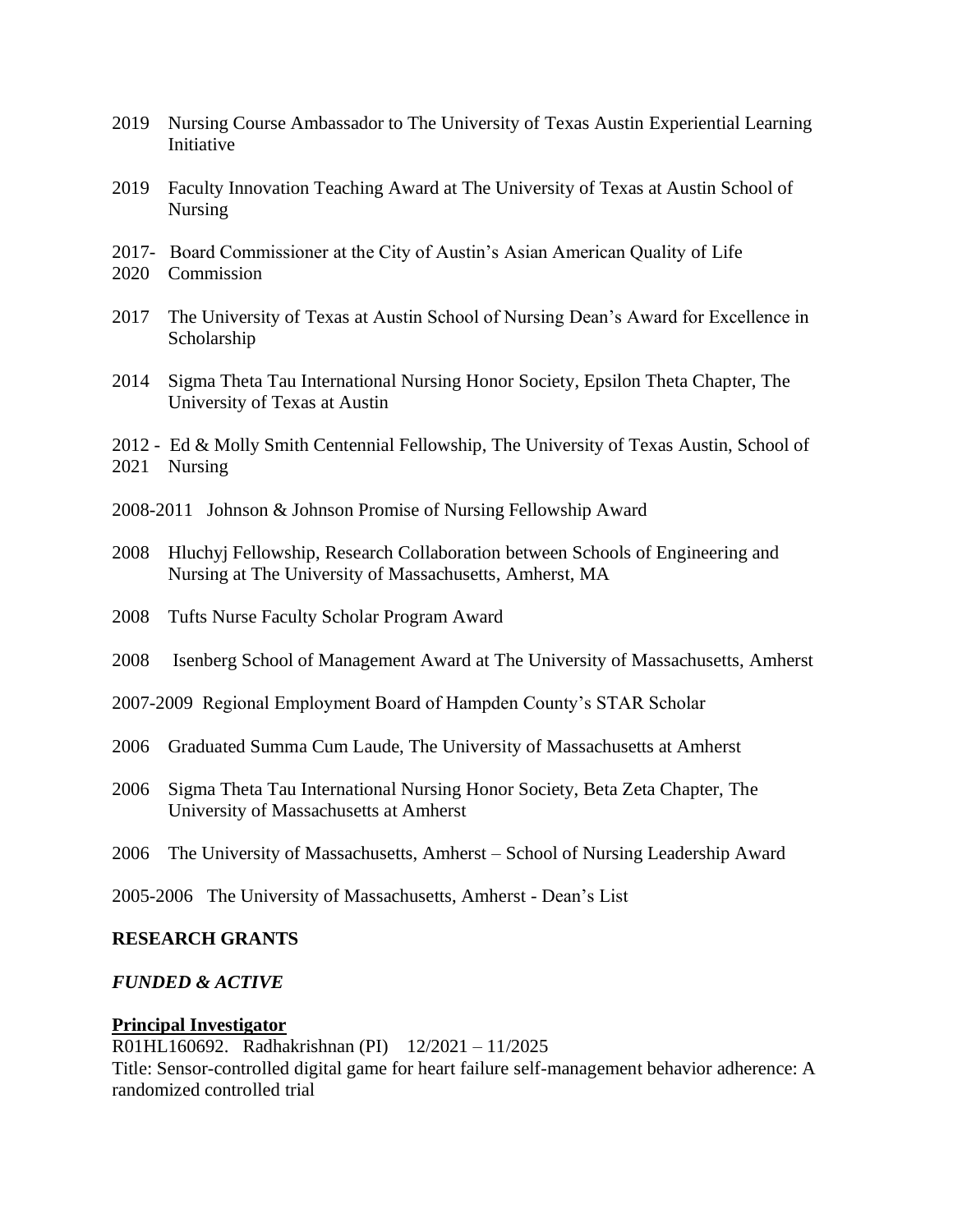Funding Agency: National Heart, Lung and Blood Institute Costs: \$2,767,747

R01HL162598. Radhakrishnan (PI) 05/2022 - 04/2027 Title: A sensor-controlled digital game-based approach to improve self-care behaviors among adults diagnosed with hypertension in a Native American community Funding Agency: National Heart, Lung and Blood Institute (NHLBI) Costs: \$3,378,533

## **Other Roles**

T32HL140290 Cubbin, C. (PI). 09/2018 – 08/2023 Title: Post-doctoral Training in Promoting Health Equity in Cardiovascular Disease. Funding Agency: National Lung Heart and Blood Disorders Institute (NHLBI). Role: Faculty Mentor.

T32NR01903520 Kim, M. (PI). 08/2020 – 07/2025 Title: Precision Health Intervention Methodology in Self-Management Science Funding Agency: National Institutes of Nursing Research. Role: Faculty Mentor.

R01HL162598. Radhakrishnan (PI) 04/2022 - 03/2027

Title: A sensor-controlled digital game-based approach to improve self-care behaviors among adults diagnosed with hypertension in a Native American community Funding Agency: National Heart, Lung and Blood Institute (NHLBI) Status: Score in 13<sup>th</sup> percentile (fundable range for ESI), Funding anticipated in April 2022. Costs: \$3,838,569.41

# *COMPLETED*

# **Principal Investigator**

R21NR018229-01 Radhakrishnan (PI) 10/2018 – 7/2020; No-cost extension till 07/2021 Title: A pilot digital-game intervention with real-time behavior tracking to motivate selfmanagement behaviors in older adults with heart failure (R21) Funding Agency: National Institute of Nursing Research (NINR) Total Cost: \$427,850.

NA. Radhakrishnan (PI) 06/2019 – 05/2020 Title: Sensor-controlled digital game for heart failure self-management. Funding Agency: Texas Health Catalyst Program. Total Cost: \$10000.

2018 – 2019 Radhakrishnan, K. (PI). Funded by Ed and Molly Smith Fellowship Title: Perceptions on digital game and sensor-based interventions for heart failure selfmanagement using a low-fidelity prototype. Total Costs: \$800. % Effort: 5% In-Kind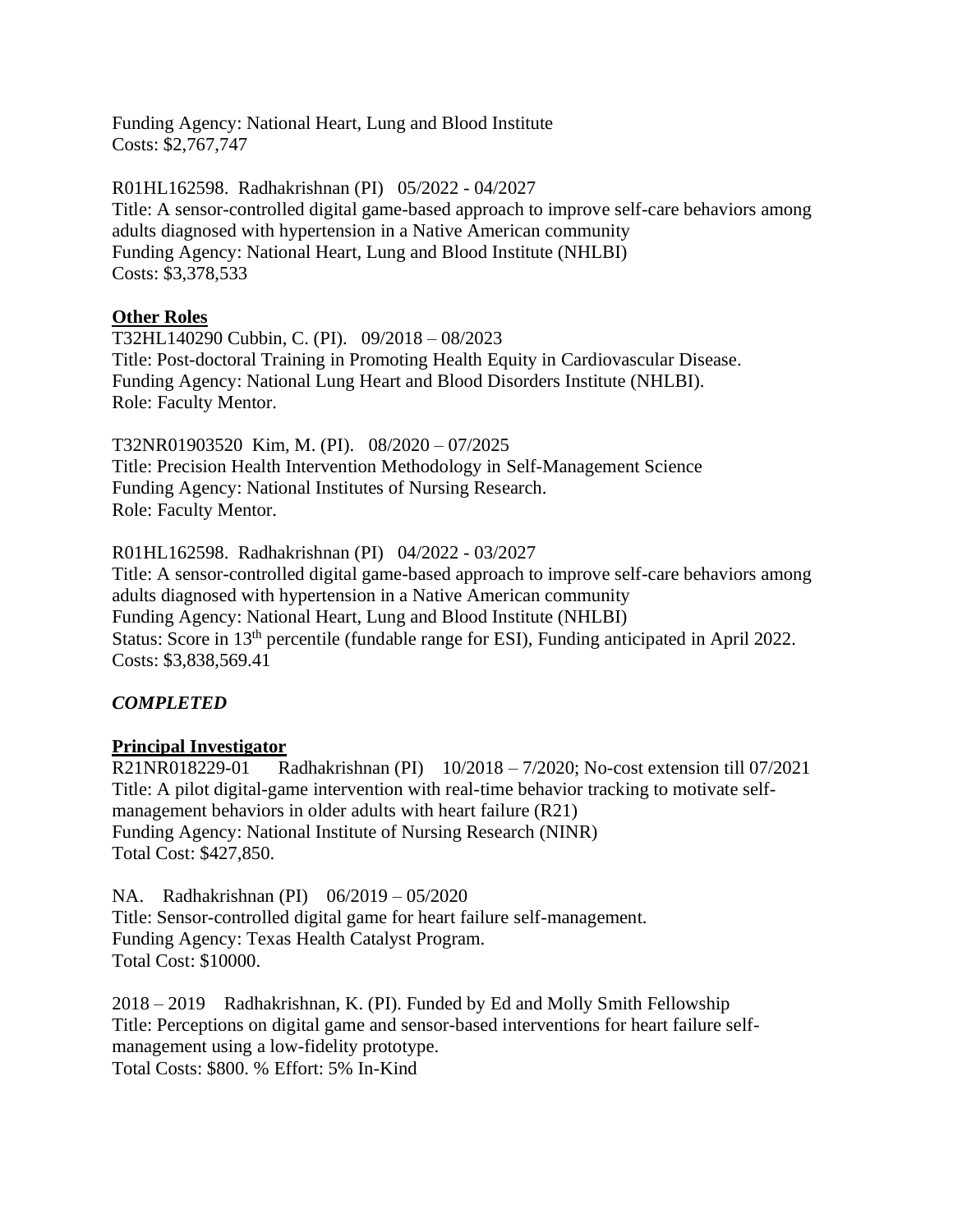NA Radhakrishnan, K. (PI). 06/2016 - 05/2017 Title: Community-based game intervention to improve South Asian Indians' engagement with advanced care planning: A pilot feasibility study. Funded: The University of Texas at Austin and St. David's Center for Health Promotion Research Pilot Grant Total Costs: \$19,637.

NA Radhakrishnan, K. (PI). 06/2015 – 08/2015 Title: Features of digital health games that engage and motivate behavior change in older adults. Funded: The University of Texas at Austin Summer Research Assistance Total Costs: \$18,000.

2015-2016 Radhakrishnan, K. (PI). 06/2015 – 05/2016 Title: Advanced care planning by South Asian Indians. Funding Agency: Sigma Theta Tau International/Hospice and Palliative Nurses Foundation End of Life Nursing Care Research Grant Total Costs: \$10,000

NA Radhakrishnan, K. (PI). 03/2014 – 02/2015 Title: Visualization of knowledge, behavior and outcome status of home health patients with chronic diseases.

Funding Agency: The University of Texas at Austin New Faculty Research Fund

P30NR015335-01 Kim (PI). 09/2014 – 03/2016

Title: Interactive digital e-health games for heart failure self-management for the Center for Transdisciplinary Collaborative Research in Self-Management Science. Funding Agency: National Institutes of Nursing Research Total Costs: \$40,000. Role: PI of inaugural pilot project

NA. Radhakrishnan, K. (PI). 01/2013 – 06/2014 Title: Sustainability of telehealth use in home health agencies: A qualitative study. Funding Agency: The University of Texas at Austin New Faculty Research Fund Total Cost: \$1,573.

NA. Radhakrishnan, K. (PI). 01/2011 – 08/2011 Title: Characteristics of patients on telehealth that influence their heart failure outcomes in the home health setting. Funding Agency: Sigma Theta Tau - Beta Zeta Chapter Dissertation Award. Total Cost: \$520.00.

NA. Radhakrishnan, K. (PI). 06/2005 – 05/2006 Title: The effects of human patient simulator practice on clinical performance of nursing students: A pilot study. Funding Agency: Commonwealth Honors College at The University of Massachusetts, Amherst MA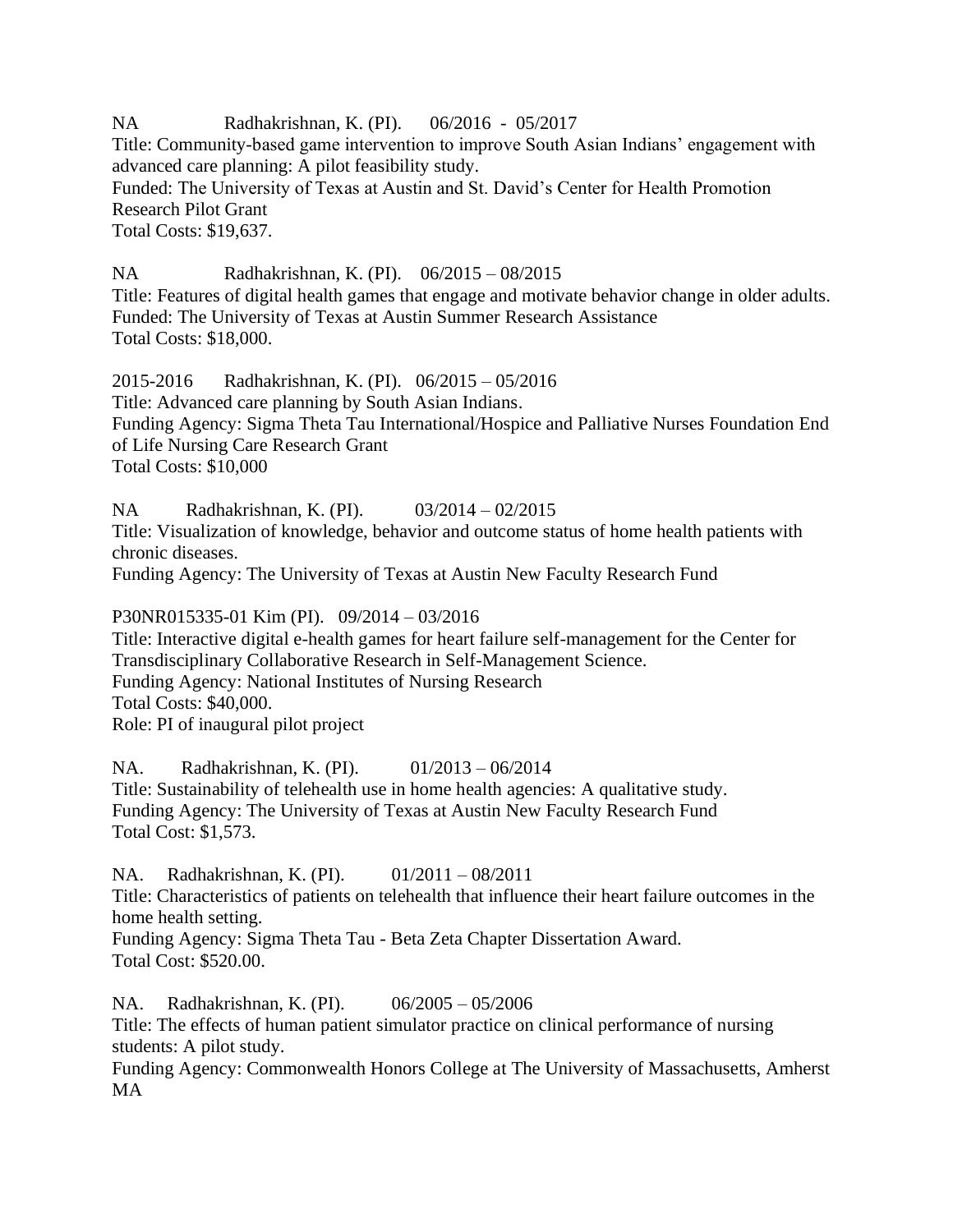Total Cost: \$320.00.

## **Co-Principal Investigator**

NA. Radhakrishnan (Co-PI) 01/2020 – 12/2021 Title: Health Information Search Behavior as a Manifestation of Cognitive Impairment: An Eye-Tracking Study. Funding Agency: The University of Texas Austin APX Initiative. Total Cost: \$100,000

# **Co-Investigator**

R01AG051588 Richards, K. (PI). 09/2020 – 08/2021 Title: Nighttime Agitation and Restless Legs Syndrome in Older Adults with Alzheimer's Disease (NightRest COVID19 supplement). Funding Agency: National Institute of Aging Total Cost: \$196,162.

NA. Barbour, J. (PI). 01/2020 – 06/2020

Title: Data-Driven Tailoring in Health Message Design: Does Tailoring Provoke Reactance for those with Privacy Concerns.

Funding Agency: The University of Texas Austin, Humanities Institute Health Privacy Award. Total Cost: \$17,500

NA Revilla, L. and Lagnon, R. (PI). 09/2014 - 03/2016 Title: Interactive anatomic system dashboard Funded: The University of Texas at Austin Longhorn Innovation Fund for Technology (LIFT) Total Costs: \$119,000. NA Lam, F (PI). 01/2015 - 12/2016 Title: Integrating anatomic dashboard with program-based learning Funded: The University of Texas Kenneth I. Shine Academy of Health Science Education Small Grants Program. Total Costs: \$4,955.

5R18 DK08936-06 Kim, M. (PI). 06/2014 – 05/2015 Title: Diabetes in Korean Americans Funding Agency: National Institutes of Diabetes, Digestive and Kidney Disorders.

NA. Topaz, M. (PI). 09/2012 – 08/2013 Title: Exploration of homecare agency admission process for older adults: A qualitative pilot study. Funding Agency: Frank Morgan Jones Fund, University of Pennsylvania Center for Integrative Science of Aging (CISA) Awards. Total Cost: \$4,634.

Role: Co-Investigator.

NA. Topaz, M. (PI). 09/2012 – 08/2013 Title: Translation of heart failure clinical practice guidelines for home health electronic health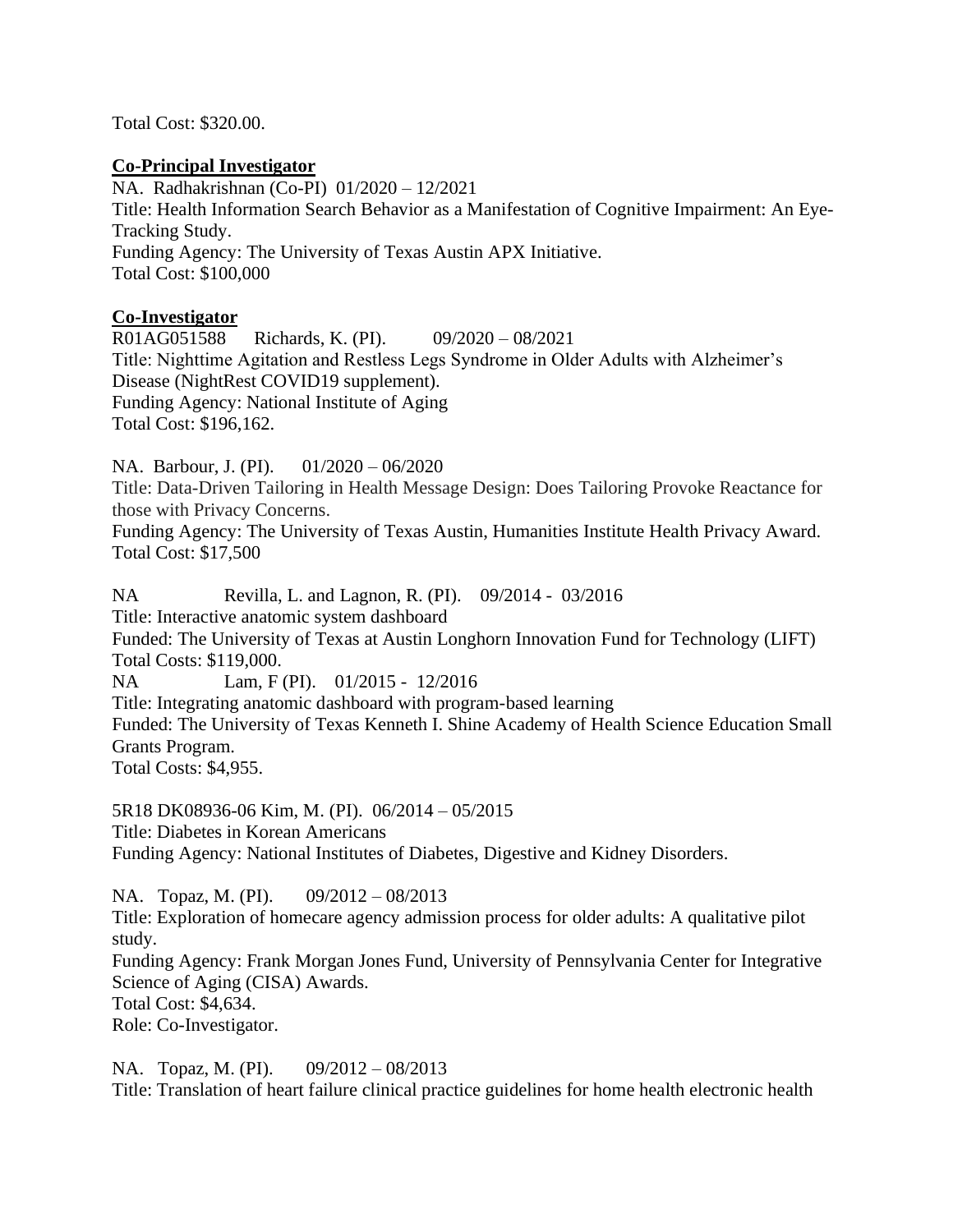record using standardized terminology. Funding Agency: University of Pennsylvania Faculty Senate Research Committee Pilot Awards. Total Cost: \$3000. Role: Co-Investigator.

T32 NR009356. Naylor (PI). 09/2011 – 08/2012 Title: Association of telehealth alerts and patient characteristics with key medical events and follow-up care received by heart failure home health patients for The Training Program in Individualized Care for At Risk Older Adults Funding Agency: National Institutes of Nursing Research Total Cost: \$38,022

## **CONSULTANT**

NA Lin (PI). 01/21 – 08/21 Title: Innovative Medication Teaching with Cognitive Load Learning Theory Funding Agency: Texas Organization of Nurse Leadership (TONL) EBP Grant Role: Consultant Total Cost: \$1,500.

## **PUBLICATIONS**

**Refereed Articles (published or "in press") (\* -** *Student involvement; # - Data based)*  Total # of citations (as of May 06, 2022): **1274** (Source: Google Scholar) H-index (n # of papers cited at least n # of times): **17** (Source: Google Scholar) i-10 index (# of papers cited at least 10 times): **27** (Source: Google Scholar)

- **# Radhakrishnan K,** Julien C, Baranowski T., O'Hair, M., Sagna, A.\*, Allen, C.\*, Lee, G.\*, Thomaz, E., Viswanathan, B., Kim, M. (In Press). Sensor-controlled digital game and heart failure self-management behaviors – A feasibility randomized controlled trial study.\* Journal of Medical Internet Research: Serious Games
- **# Radhakrishnan K**, Julien C, Baranowski T., O'Hair, M., Sagna, A.\*, Allen, C.\*, Lee, G.\*, Kim, M. (2020) Usability testing of a sensor-controlled digital game to engage older adults with heart failure in physical activity and weight monitoring.\* Applied Clinical Informatics;11(5):873-881. doi:10.1055/s-0040- 1721399
- # **Radhakrishnan, K**., Allen, C.\*, DeMain, A. S.\*, & Park, L. (2021). Impact of COVID-19 on Heart Failure Self-Care: A Qualitative Study.\* *The Journal of cardiovascular nursing*, 10.1097/JCN.0000000000000794. Advance online publication. https://doi.org/10.1097/JCN.0000000000000794

Danesh, V., Zuñiga, J. A., Timmerman, G. M., **Radhakrishnan, K**., Cuevas, H. E., Young, C.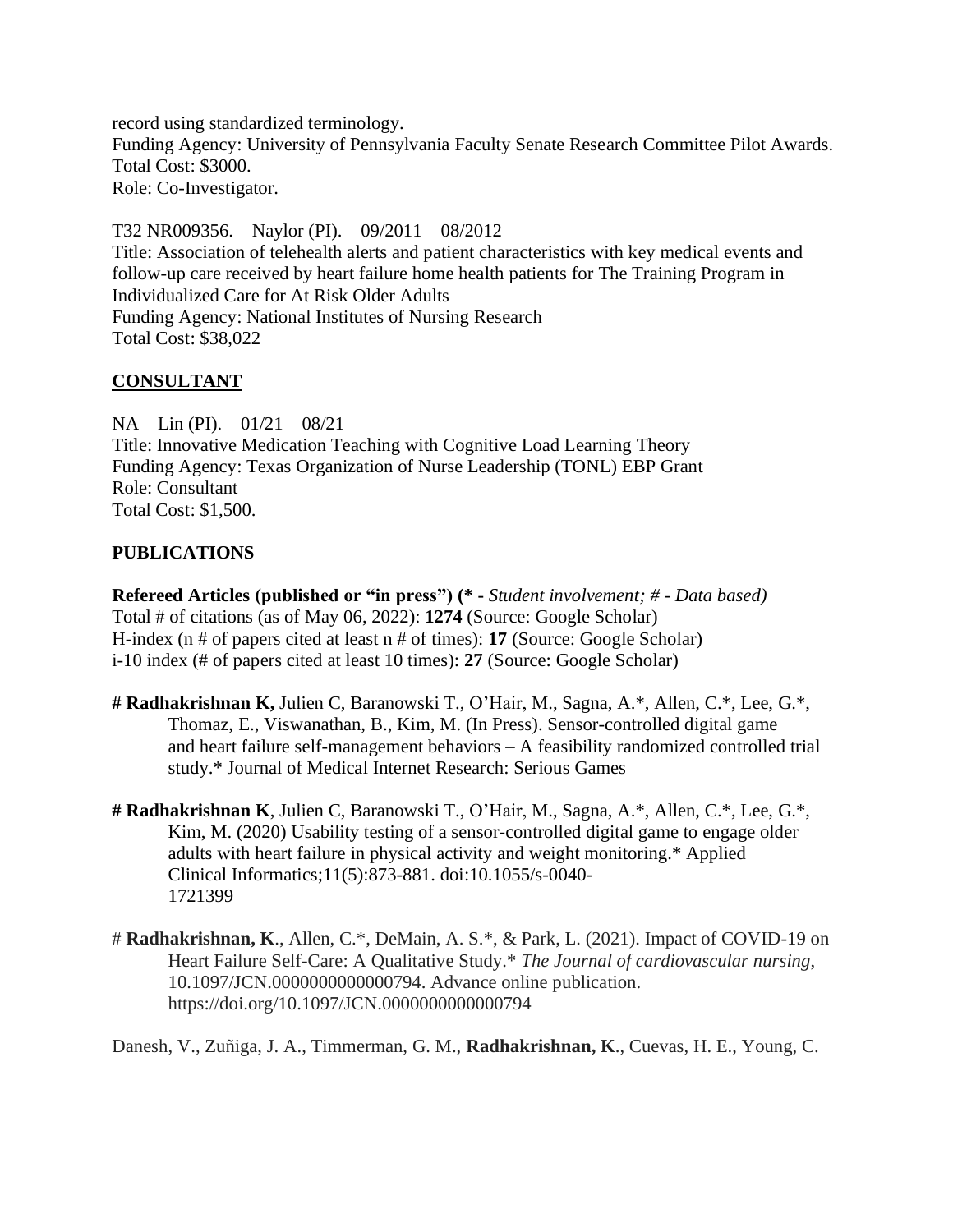C., Henneghan, A. M., Morrison, J., & Kim, M. T. (2021). Lessons learned from eight teams: The value of pilot and feasibility studies in self-management science. *Applied nursing research : ANR*, *57*, 151345. https://doi.org/10.1016/j.apnr.2020.151345

- Kim, M. T., **Radhakrishnan, K**., Heitkemper, E. M., Choi, E.\*, & Burgermaster, M. (2021). Psychosocial phenotyping as a personalization strategy for chronic disease selfmanagement interventions.\* *American journal of translational research*, *13*(3), 1617– 1635.
- # Zhang, W.\*, **Radhakrishnan, K**., Becker, H., Acton, G. J., & Holahan, C. K. (2021). Self-Regulation Strategies Among Community-Dwelling People Aging With Arthritis and Multimorbidity.\* *Journal of gerontological nursing*, *47*(1), 35–45. https://doi.org/10.3928/00989134-20201209-03
- **Radhakrishnan, K**., Kim, M. T., Burgermaster, M., Brown, R. A., Xie, B., Bray, M. S., & Fournier, C. A.\* (2020). The potential of digital phenotyping to advance the contributions of mobile health to self-management science.\* *Nursing outlook*, *68*(5), 548–559. https://doi.org/10.1016/j.outlook.2020.03.007
- # Zhang. W.,\* **Radhakrishnan, K.,** Becker, H., Acton, G., Holahan, C. (2020). Self-Regulation Strategies as Predictors: Managing Multi-Morbidities among Community-Dwelling People Aging with Arthritis.\* Western Journal of Nursing Research, 42(9):698-707. doi: 10.1177/0193945919893679
- # Basri, T.\*, **Radhakrishnan, K.,** Rolin, D. (In Press: **Featured Article**). Barriers and facilitators to metal health help seeking behaviors in South Asian university students. *Journal of Psychosocial and Mental Health Nursing*
- **#** Jillapalli, R.\*, & **Radhakrishnan, K**. (in press). Cervical cancer screening behaviors among Asian Indians in the US: A systematic review. *Journal of Immigrant and Minority Health*.
- **# Radhakrishnan, K.,** Baranowski, T., O'Hair, M., Fournier, C. A.,\* Spranger, C. B., & Kim, M. T. (2020). Personalizing Sensor-Controlled Digital Gaming to Self-Management Needs of Older Adults with Heart Failure: A Qualitative Study. *Games for health journal*, *9*(4), 304–310. https://doi.org/10.1089/g4h.2019.0222
- **# Kim, M. T**., Kim, K. B., Ko, J.S., Murry, N.**\***, Xie B., & Radhakrishnan, K. (2020) Health Literacy and Outcomes of a Community-based Self-Help Intervention: A Case of Korean Americans with Type 2 Diabetes. *Nursing Research,* 69(3):210-218. DOI: [10.1097/nnr.0000000000000409](https://doi.org/10.1097/nnr.0000000000000409)
- # Geshell, L.**\*,** Kwak, J., and **Radhakrishnan, K.** (2019). Perspectives and experiences of persons with dementia with advance care planning: Literature review. *Journal of Geriatric Psychiatry and Neurology,* ;32(5):231-245. doi: 10.1177/0891988719853040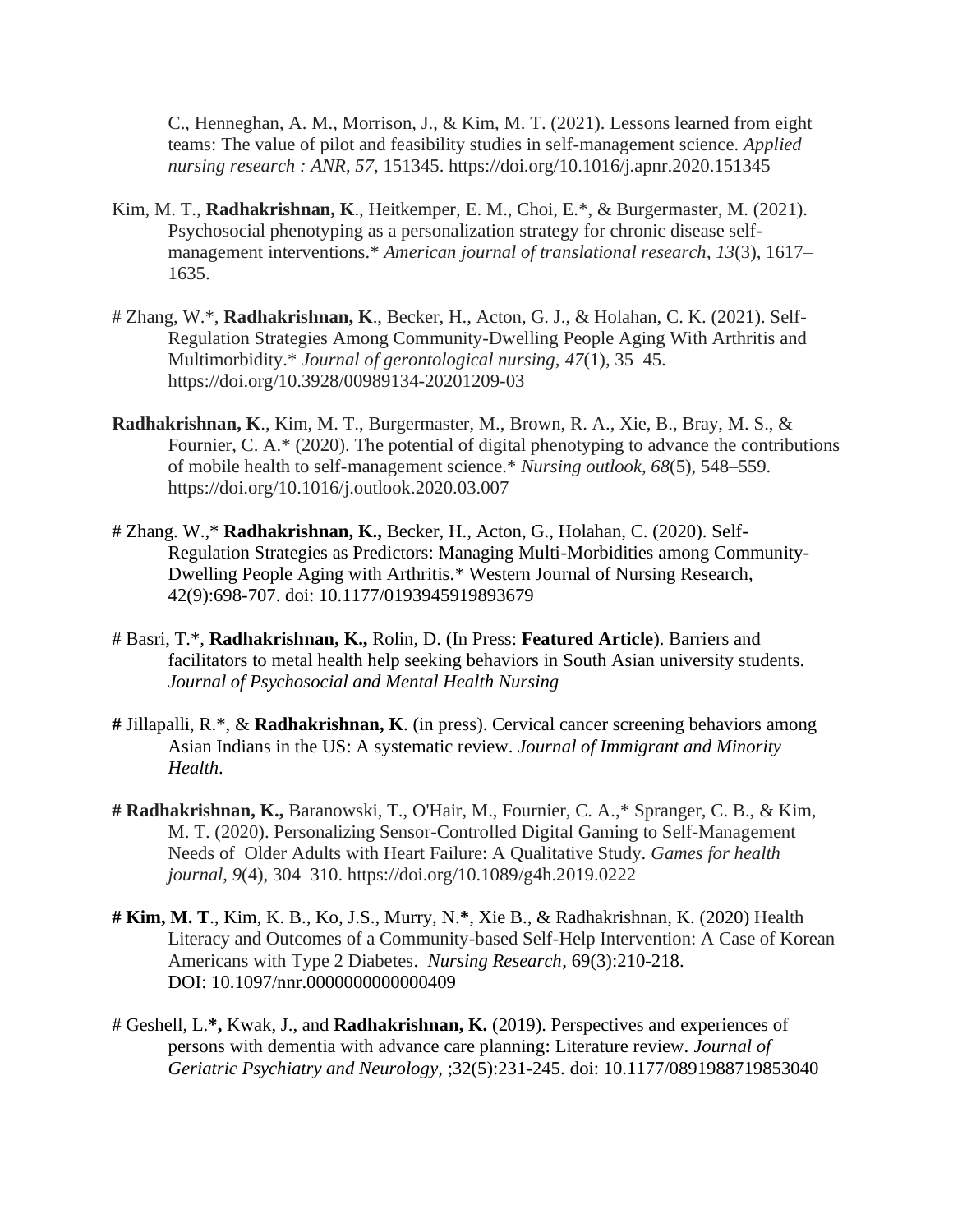- # Calser, T.\*, **Radhakrishnan, K.,** Gillam, S. (2020). Improving the Graduate Nurse Experience through Support on a Social Media Platform. *MedSurg Nursing Journal, 29*  (2): 83-7.
- # **Radhakrishnan, K**., Baranowski, T., Julien, C., Thomaz, E., & Kim, M. (2018). Role of digital games in self-management of cardiovascular diseases: A scoping review. *Games for Health Journal*. 8(2):65-73. (Sep 9, e-pub doi: 10.1089/g4h.2018.0011). Impact Factor: 2.02
- **#** Schnur, K.\*, & **Radhakrishnan, K.** (2019). Young adult readiness to engage in advance care planning. *The Journal of Hospice and Palliative Nursing. 21*(1): 54-60. doi: 10.1097/NJH.0000000000000487
- **#** Bose, E., & **Radhakrishnan, K.** (2018). Using unsupervised machine learning to identify subgroups among home health heart failure patients using telehealth. *Computers, Informatics & Nursing. 36*(5):242-248. doi: 10.1097/CIN.0000000000000423 Impact Factor: 1.3
- # Zhang, W.\*, & **Radhakrishnan, K.** (2018). Evidence on selection, optimization and compensation strategies to optimize aging with multiple chronic conditions: A literature review. *Geriatric Nursing, S0197-4572*(18), 30080-6. doi: 10.1016/j.gerinurse.2018.02.013 Impact Factor: 0.88
- **# Radhakrishnan, K.,** Jillapalli, R.\*, Saxena, S.\*, Jang, Y., & Kim, M. (2017). Barriers to and facilitators of South Asian Indian-Americans' engagement in advanced care planning behaviors. *Journal of Nursing Scholarship, 49*(3), 294-302. Impact Factor: 2.4
- **# Radhakrishnan, K**., van Scoy, L., Jillapalli, R.,\* Saxena, S.\*, & Kim, M. (2017). Communitybased game intervention to improve South Asian Indian Americans' engagement with advanced care planning. *Ethnicity and Health journal.* Jul 27:1-19. doi: 10.1080/13557858.2017.1357068. [Epub ahead of print]*.* Impact Factor: 2.1
- Schwamm, L. H., Chumbler, N., Brown, E., Fonorow, G., Berube, D. Nystrom, K., Suter, R., Zavala, M., Polsky, D., **Radhakrishnan, K.,** Lacktman, N., Horton, K., Malcarney, M., Halamka, J., Tiner, C.; on behalf of the American Heart Association Advocacy Coordinating Committee. (2017). Recommendations for the implementation of telehealth in cardiovascular and stroke care: A policy statement from the American Heart Association. *American Heart Association Statements Journal.* doi: <https://doi.org/10.1161/CIR.0000000000000475> Impact Factor: 19.3
- # Chen, H. F., Homan, S., Carlson, E., Popoola, T., & **Radhakrishnan, K.** (2016). The impact of race and neighborhood racial composition on preventable readmissions for diabetic Medicare home health beneficiaries. *Journal of Racial and Ethnic Health Disparities.*  EPublication August 11. doi: [10.1007/s40615-016-0268-2](http://dx.doi.org/10.1007/s40615-016-0268-2) Impact Factor: 0.12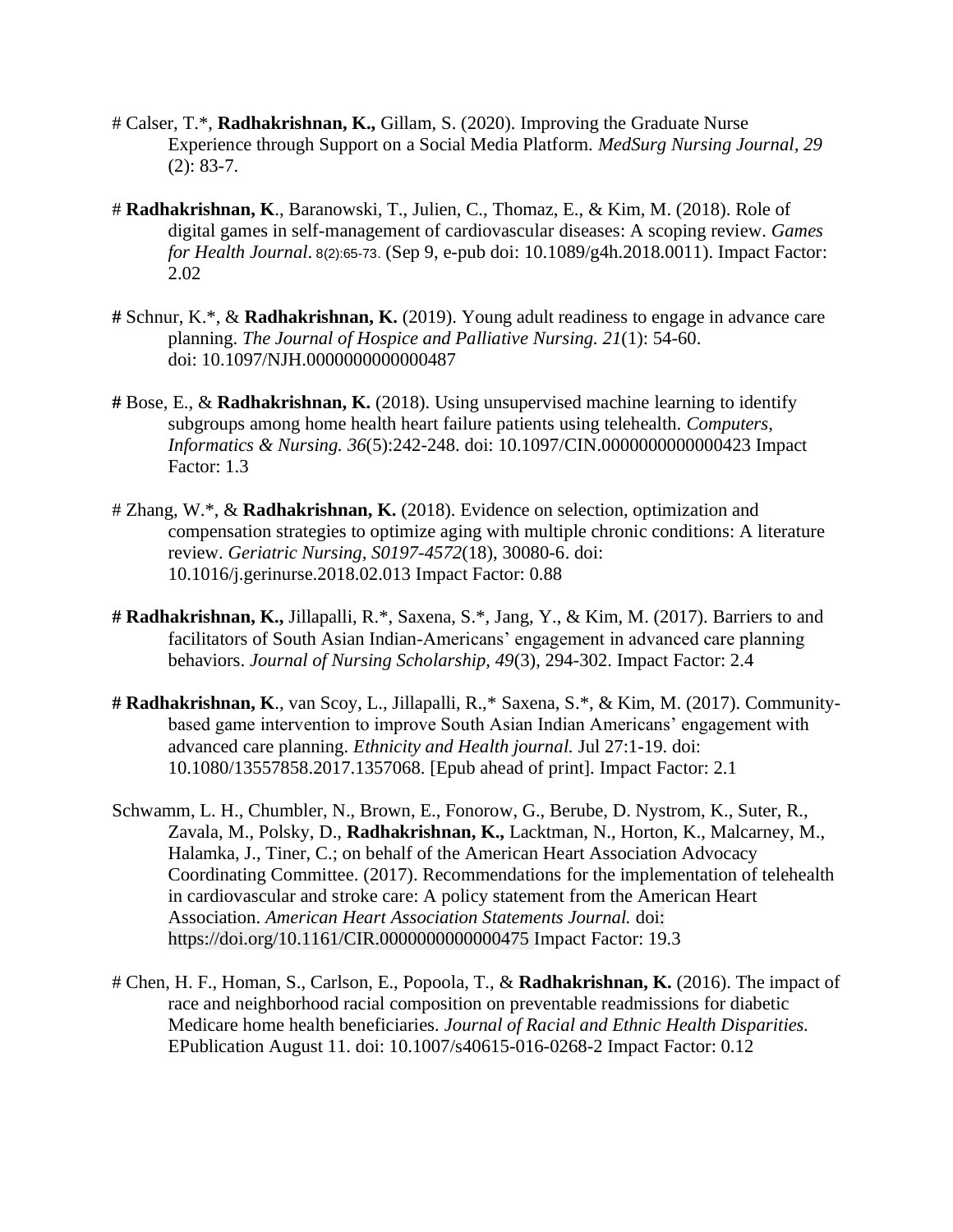- # Jang, Y., Park, N. S., Chiriboga, D., **Radhakrishnan, K.**, & Kim, M. T. (2016). The knowingdoing gap in advance directives in Asian Americans: The role of education and acculturation. *American Journal of Hospice and Palliative Medicine.* doi: 10.1177/1049909116668518. [Epub ahead of print] Impact Factor: 1.3
- **Radhakrishnan, K**., Martin, K., Johnson, K., & Garcia, A. (2016). Effective teaching-learning strategies for Omaha System. *Home Healthcare Now Journal, 34*(2), 86-92. doi: 10.1097/NHH.0000000000000335. Impact Factor: Nil
- **# Radhakrishnan, K**., Monsen, K., Bae, S., & Zhang, W.\* (2016). Visual analytics for pattern discovery in home care. *Applied Clinical Informatics, 7*, 711-30. doi: <http://dx.doi.org/10.4338/ACI-2016-03-RA-0049>*.* Impact Factor: 1.5
- **# Radhakrishnan, K**., Toprac, P., O'Hair, M., Bias, R., Mackert, M., Kim, M., Bradley, P.\* (2016). Perceptions of older adults with heart failure on playing an interactive digital ehealth game (IDEG) for learning about heart failure (HF): Prototype development and usability testing. *Studies in Health Technology and Informatics,* 225, 1026-7. Impact Factor: Not Available
- **# Radhakrishnan, K.,** Toprac, P., O'Hair, M., Bradley, P.\*, Bias, R., Kim, M., & Mackert, M. (2016). Interactive digital e-health game for heart failure self-management: A feasibility study. *Games for Health Journal, 5*(6), 366-374. doi: 10.1089/g4h.2016.0038. Impact Factor: 2.02
- # Sockolow, P., **Radhakrishnan, K**., & Chou, E. (2016). Patient health goals elicited during home care admission: A categorization. *Western Journal of Nursing Research.* pii: 0193945916676541. [Epub ahead of print] Impact Factor: 1.3
- # Topaz, M.,\* **Radhakrishnan, K.,** Blakley, S., Lei, V., Lai, K., & Zhou, L. (2016). Studying associations between heart failure self-management and rehospitalizations using natural language processing. *Western Journal of Nursing Research,* pii: 0193945916668493. [Epub ahead of print] Impact Factor: 1.3
- # Topaz, M.,\* **Radhakrishnan, K**., Lei, V., Zhou, L. (2016). Mining clinicians' electronic documentation to identify heart failure patients with ineffective self-management: A textmining study with large validation cohort. *Studies in Health Technology and Informatics,*  225, 856-7. Impact Factor: Not Available
- # Chen, H., Suzuki, S., **Radhakrishnan, K.,** Popoola, T., & Homan, S. (2015). Improving diabetic patient transition to homecare: Leading risk factors for readmission. *American Journal of Managed Care, 21*(6), 440-450. Impact Factor: 2.7
- **# Radhakrishnan, K.,** Jones, T., Weems, D., Knight, T., & Rice, W. (2015). Seamless transitions: Achieving patient safety through communication and collaboration. *Journal of Patient Safety* doi: 10.1097/PTS.0000000000000168 [E-publication ahead of print, March 2015]. Impact Factor: 2.5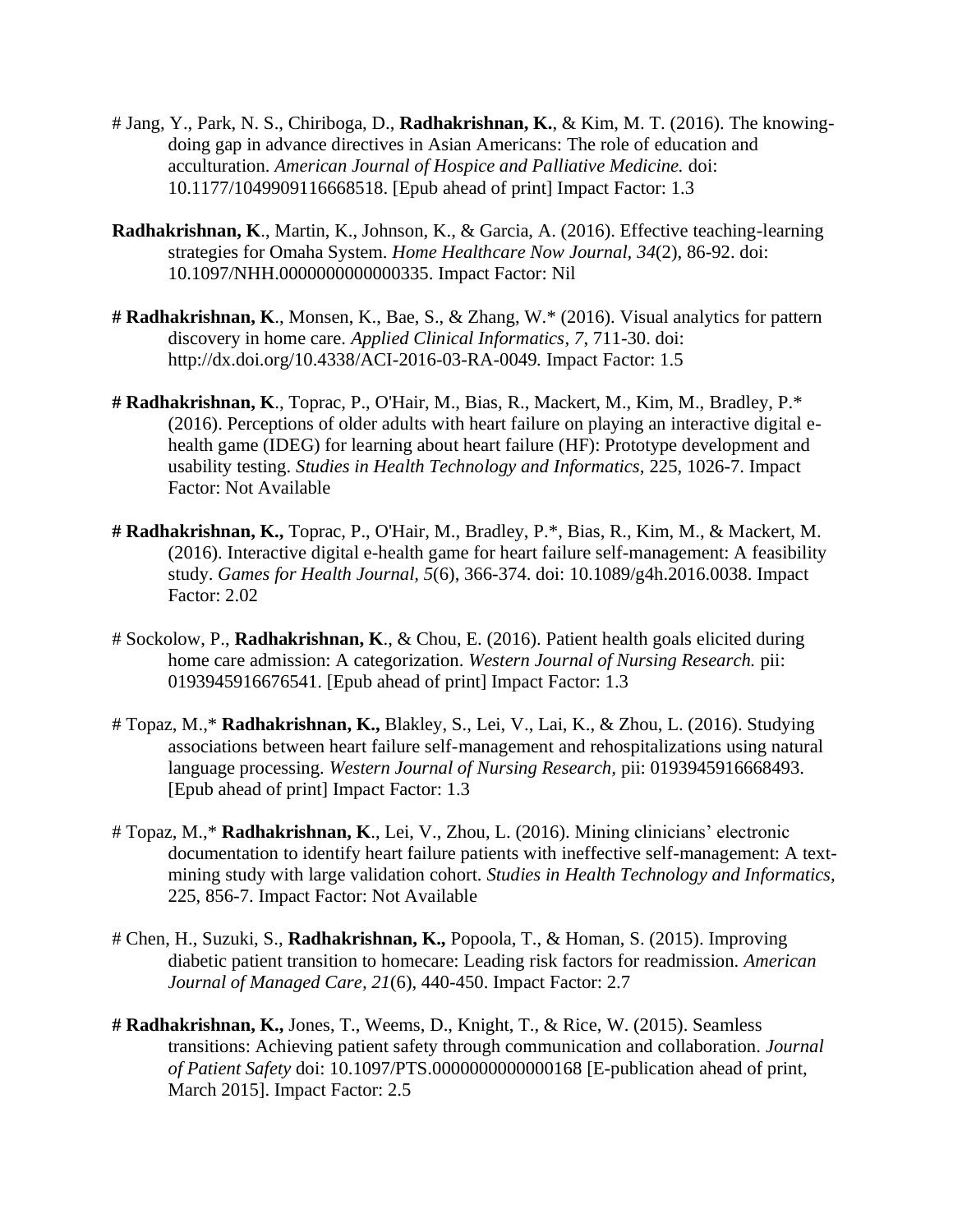- **Radhakrishnan, K**., Xie, B., Berkley, A.\*, & Kim, M. (2015). Barriers and facilitators for sustainability of tele-homecare programs: A systematic review. *Health Services Research Journal* doi: 10.1111/1475-6773.12327 [E-publication ahead of print, June 2015] Impact Factor: 2.2
- **# Radhakrishnan, K**., Xie, B., & Jacelon, C. S. (2015). Unsustainable home telehealth program: A Texas qualitative study. *The Gerontologist*. doi: 10.1093/geront/gnv050 [E-publication ahead of print, April 2015] Impact Factor: 3.2
- **# Radhakrishnan, K**., Bowles, K., Hanlon, A., Topaz, M.\*, & Chittams, J. (2013). A retrospective study on patient characteristics and telehealth alerts indicative of key medical events for heart failure (HF) patients at a home health agency. *Telemedicine and E-health Journal, 19*(9), 664-70. doi: 10.1089/tmj.2012.0307 Impact Factor: 2.0
- **# Radhakrishnan, K**., Bowles, K., & Zettek-Sumner, A. (2013). Contributors to telehealth false alerts for patients with heart failure: A mixed methods exploration. *Applied Clinical Informatics; 4*(4), 465-75. doi:<http://dx.doi.org/10.4338/ACI-2013-06-RA-0039> Impact Factor: 1.5
- **# Radhakrishnan, K**., Jacelon, C., Bigelow, C., Roche, J., Marquard, J., & Bowles, K. (2013). Use of homecare EHR to identify associations between patient characteristics and hospitalizations for heart failure patients using telehealth services. *Journal of Telemedicine and Telecare,19*(2),107-112. doi:10.1258/jtt.2012.120509. Impact Factor: 2.0
- **# Radhakrishnan, K**., Jacelon, C., Bigelow, C., Roche, J., Marquard, J., & Bowles, K. (2013). Association of co-morbidities with homecare nursing utilization and withdrawal from telehealth by patients with heart failure. *Journal of Cardiovascular Nursing, 28*(3), 216- 27. doi:10.1097/JCN.0b013e3182512331 Impact Factor: 2.1
- **# Radhakrishnan. K**., Topaz, M.\*, & Masterson-Creber, R.\* (2013). Adapting heart failure guidelines for nursing care in home health settings: Challenges and solutions. *Journal of Cardiovascular Nursing, 29*(4), E1-8. doi: 10.1097/JCN.0000000000000091. Impact Factor: 2.1
- **Radhakrishnan, K**. (2012). The efficacy of tailored interventions for self-management outcomes of type 2 diabetes, hypertension or heart disease: Quantitative systematic review. *Journal of Advanced Nursing, 68*(3), 496-510. doi: 10.1111/j.1365-2648.2011. Impact Factor: 2
- **# Radhakrishnan, K.,** & Bowles, K. H. (2012). Role of heart failure (HF) patient characteristics on telehealth alert generation. *Annals of Behavioral Medicine*, 45(Issue suppl\_2), s13. Impact Factor: 2.98
- **# Radhakrishnan, K**., Jacelon, C., & Roche, J. (2012). Perceptions on the use of telehealth for heart failure by homecare nurses and patients: A mixed method study. *Home Healthcare*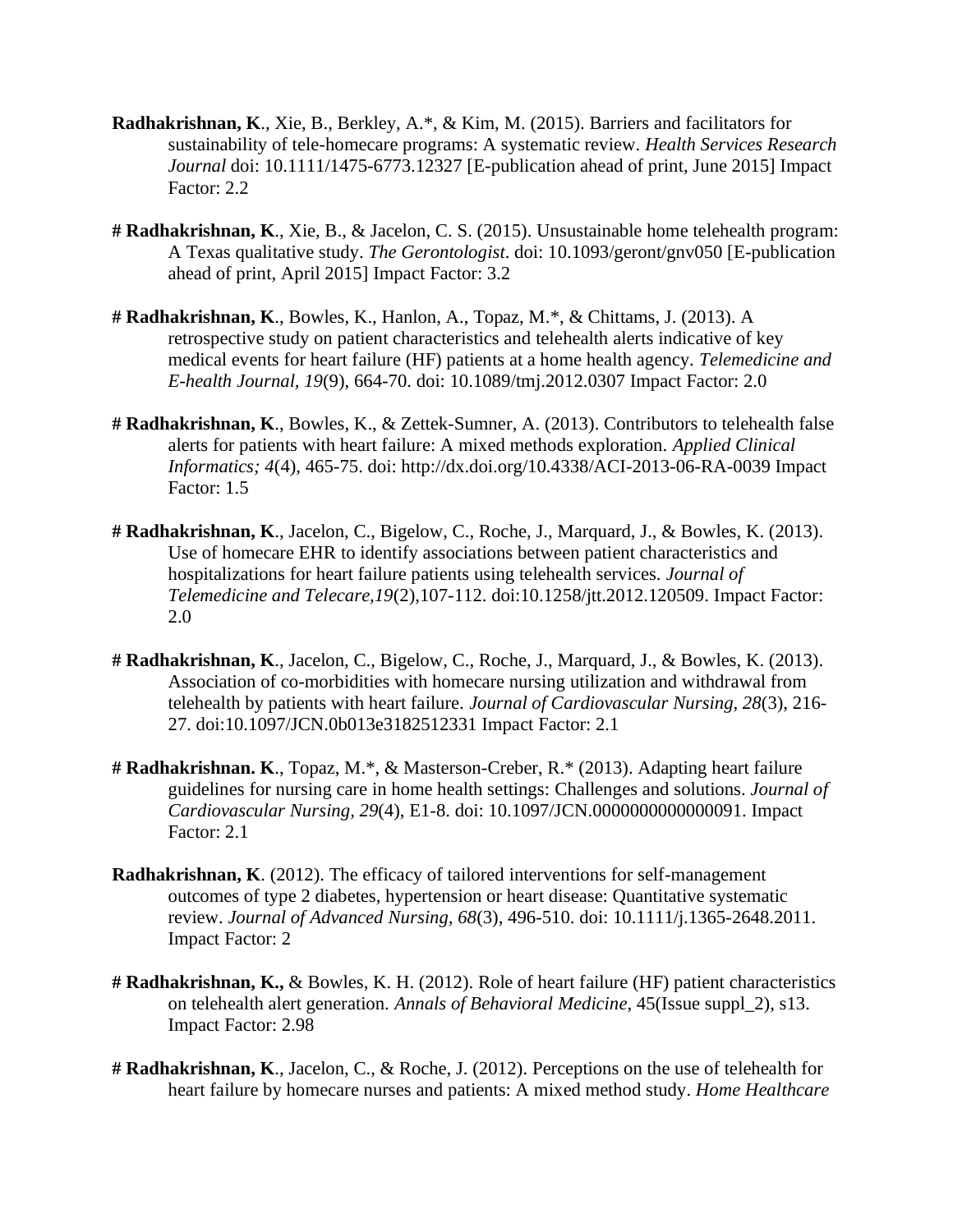*Management & Practice, 24*(4), 175-81. doi: 10.1177/1084822311428335. Impact Factors: Nil

- **Radhakrishnan, K**., & Jacelon, C. (2011). Impact of telehealth on patient self-management of heart failure: A review of literature. *Journal of Cardiovascular Nursing, 27*(1), 33–43. Impact Factor: 2.1
- **# Radhakrishnan, K**., Jacelon, C., Roche, J., Thomas, M. (2011). Barriers and facilitators for the use of telehealth for heart failure by homecare nurses and patients with HF. *Telemedicine and e-Health, 17*(4), A-1-A-122. Impact Factor: 2.0
- **Radhakrishnan, K**., & Jacelon, C. (2009). Synthesis of literature on technology strategies for chronic disease management post disasters. *Journal of Nursing Healthcare & Chronic Illness, 1*(4), 294-302. doi: 10.1111/j.1752-9824.2009.01033.x. Impact Factor: Nil
- **Radhakrishnan, K.** (2008). Technology and caring: Finding common ground for nursing practice. *The International Journal of Technology Knowledge and Society*, *[4](http://ijt.cgpublisher.com/product/pub.42/prod.407)*(5), 27-32. Impact Factor: Nil
- **# Radhakrishnan, K.,** Roche, J. P., & Cunningham, H. (2007). Measuring clinical practice parameters with human patient simulation: A pilot study. *International Journal of Nursing Education Scholarship*, *4*(1), Article 8. Featured Article. Impact Factor: 0.6

# **PUBLICATIONS - Articles in Review**

## **OTHER PUBLICATIONS – Published Conference Proceedings**

- # Topaz, M., Shalom, E., Masterson-Creber, R.\*, **Radhakrishnan. K.,** & Bowles K. H. (2013). Developing nursing computer interpretable guidelines: A feasibility study of heart failure guidelines in homecare. *American Medical Informatics Association (AMIA) 2013 Annual Conference Proceedings,* 1353–1361.
- # Zayas-Caban, T., Marquard, J., **Radhakrishnan, K.,** Duffey, N., & Evernden, D. (2009). Scenario-based user testing to guide consumer health informatics design. *Journal of American Medical Informatics Association (AMIA) 2009 Conference Proceedings*, 719- 23.

## **OTHER PUBLICATIONS - Invited Articles**

Topaz, M.\*, **Radhakrishnan, K**., Masterson, R., & Bowles, K. (2012). Putting evidence to work: Using standardized terminologies to incorporate clinical practice guidelines within homecare electronic health records. *Online Journal of Nursing Informatics, 16*(2). Available at http://ojni.org/issues/?p=1694

## **OTHER PUBLICATIONS - Non-Refereed Publications**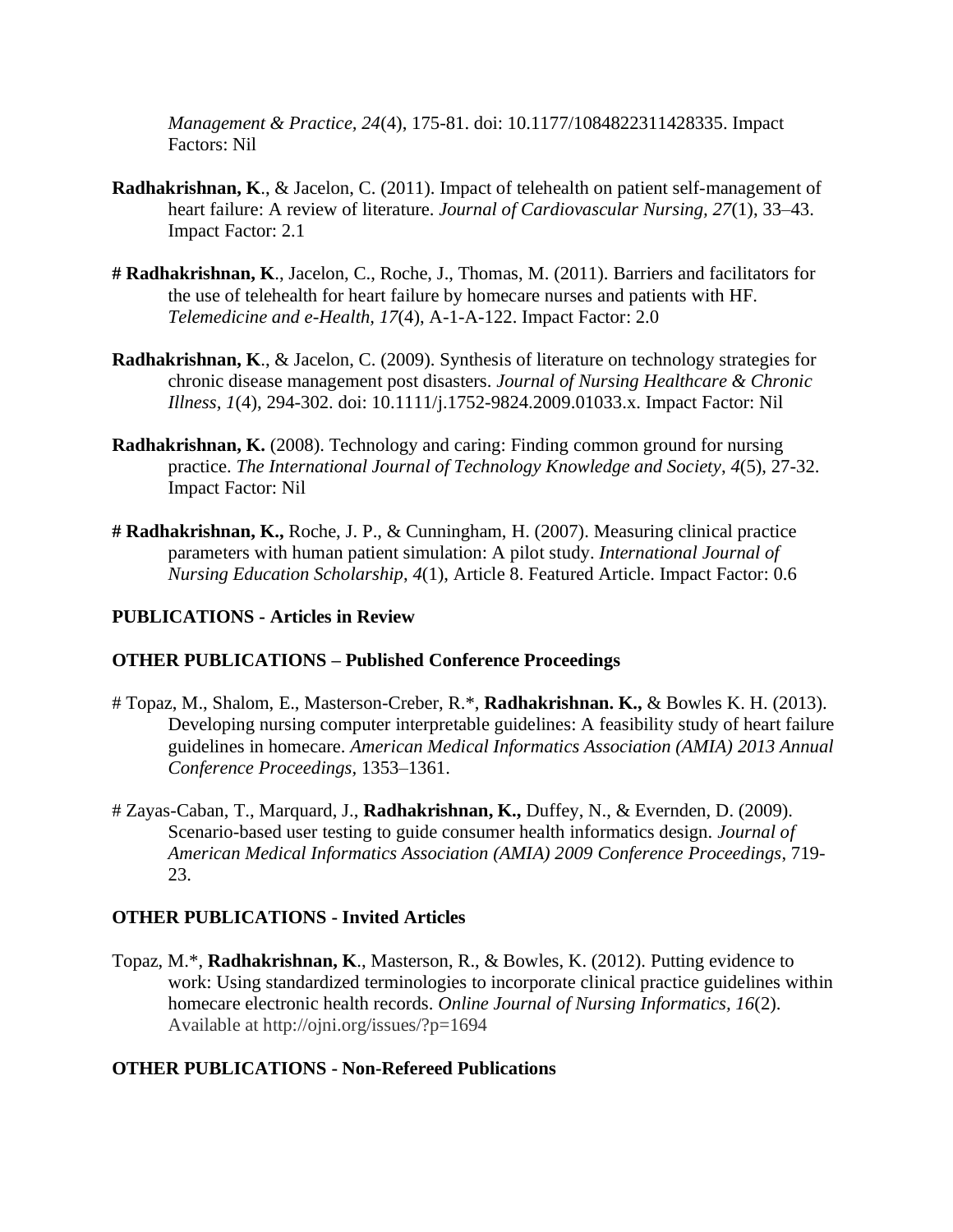**Radhakrishnan, K.** (2011). *Characteristics of patients on telehealth that influence their heart failure outcomes in the home health setting [Doctoral Dissertation]. The University of* Massachusetts at Amherst. UMI Dissertations Publishing. Publication no. AAI3482721.

# **RESEARCH PRESENTATIONS**

# **International Conferences**

- # Helleso, R., Bowles, K., **Radhakrishnan, K.**, & Sockolow, P. "Information Challenges in Patient Transition." Oral presentation at Nursing Informatics Conference, Geneva, Switzerland, 2016.
- # Helleso, R., Sockolow, P., **Radhakrishnan, K**., & Cummings, E. "Interoperability of Home Health Care Information Across Care Settings: Challenges of Flow from Hospital to Home." Panel on Socio-Organizational Impact, Quality Assessment and Improvement for the MedInfo 2015 Conference, São Paulo, Brazil, 2015.

## **National Conferences**

- Sagna, A.\*, Leggio, K.\*, Asim, H.\*, Radhakrishnan, K. (Accepted) Behavioral Mechanisms Of A Sensor-Controlled Digital Game That Motivates Self-Management Behaviors By Older Adults With Heart Failure. Heart Failure Society of America. (Nominated for New Investigator Research Award.
- **Radhakrishnan, K**., Julien, C., O'Hair, M., Lee, G., Sagna, A., Fournier, C., Baranowski, T.,Thomaz, E. & Kim, M. T. (2021) Remote delivery of sensor-based digital interventions for heart failure self-management behaviors. Society of Behavioral Medicine 42nd Annual Meeting and Scientific Session (Virtual Podium)
- **Radhakrishnan, K.,** Julien, C., O'Hair, M., Lee, G., Sagna, A., Fournier, C., Baranowski, T., Thomaz, E. & Kim, M. T. (2021) Sensor-controlled Digital Game May Improve Weight Monitoring Among Older Adults With Heart Failure. American Heart Association Annual Scientific Session (Virtual Presentation). Abstract published in *Circulation;*  142:A13122, https://doi.org/10.1161/circ.142.suppl\_3.13122.
- Jillapalli, R., **Radhakrishnan, K.,** Walker, L., Champion, J., McGlone, M. (2021) An Ethnographic Study Exploring the Cultural Beliefs Influencing Cervical Cancer Screening Behaviors among Asian Indian Women in the United States.  $46<sup>th</sup>$  Oncology Nursing Society Annual Conference (2021 – Virtual Podium)
- Zhang, W.\*, **Radhakrishnan, K.,** Becker, H., Acton, G., Holahan, C. Self-Regulation Strategies in Managing Multi-Morbidities Among Community-Dwelling People Aging With Arthritis. Gerontological Society of America (GSA) 2019 Annual Conference, Austin TX (Poster)

**Radhakrishnan, K.,** Julien, C., Lee, G.,\* Baranowski, T., O'Hair, M., Fournier, C. A.,\* Sagna,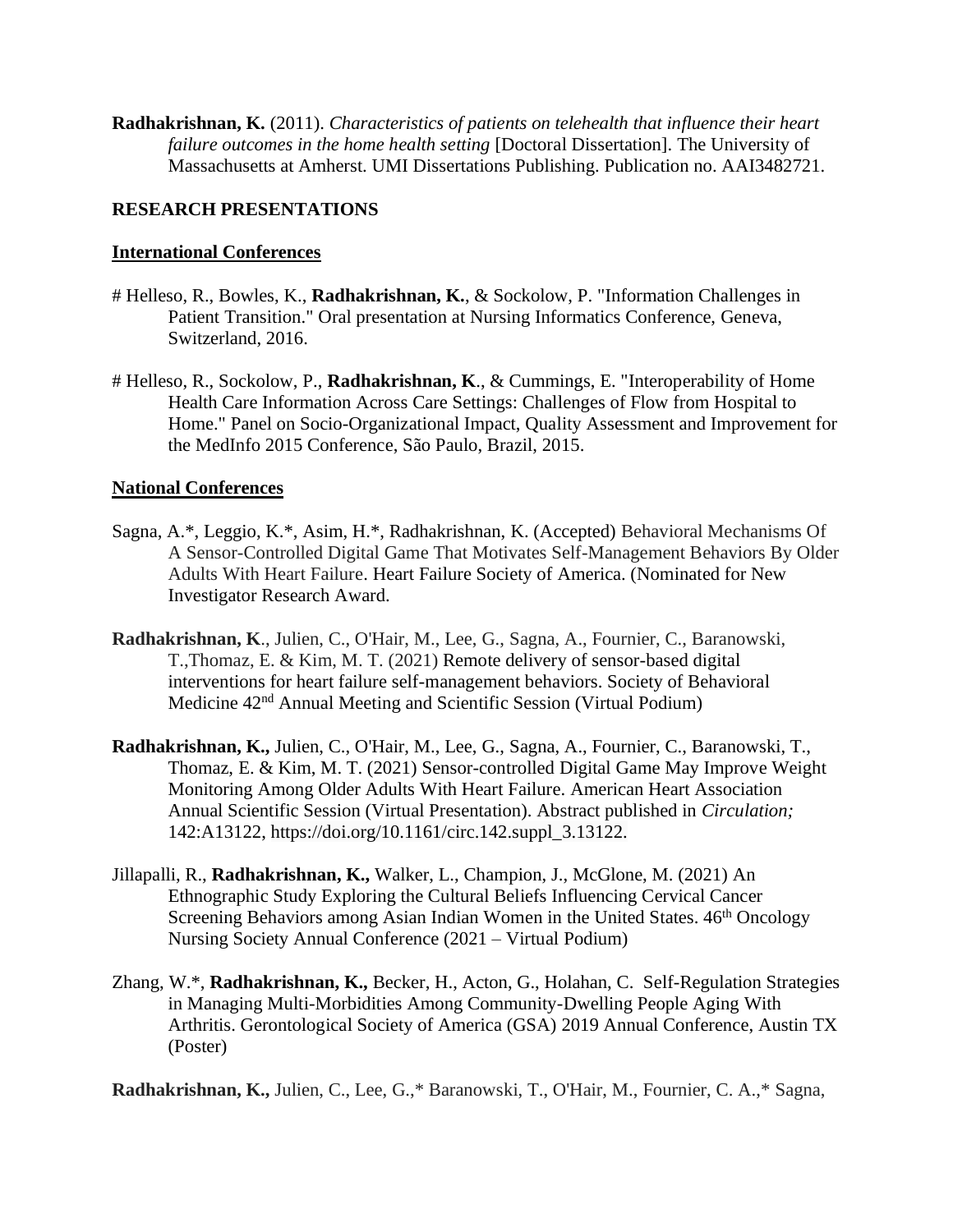A.,\* Thomaz, E. & Kim, M. T. Usability Assessment of a Sensor-Controlled Digital Game for Older Adults with Heart Failure. Gerontological Society of America (GSA) 2019 Annual Conference, Austin TX (Poster)

- Lin, L. Liu, M. **Radhakrishnan, K.** (2020). An Innovative Approach on Medication Teaching in a Rehabilitation Setting. Association of Rehabilitation Nursing Annual Conference.
- **Radhakrishnan, K.,** Julien, C., Lee, G,\* Baranowski, T., O'Hair, M., Fournier, C. A.,\* Sagna, A.,\* Thomaz, E. & Kim, M. T. (2020) Sensor-controlled Digital Game May Improve Weight Monitoring Among Older Adults With Heart Failure. American Heart Association 2020 Annual Conference.
- Zhang, W.\*, **Radhakrishnan, K.,** Becker, H., Acton, G., Holahan, C. Managing Multi-Morbidities among Community-Dwelling People Aging with Arthritis: Self-Regulation Strategies, the Associated Factors and Health Outcomes. 2019 American Public health Association, Philadelphia, PA. (Poster)
- **# Radhakrishnan, K.** & Baranowski, T., O'Hair, M. "Role of gaming and sensors for heart failure self-management by older adults living in their homes." Home Healthcare and Hospice Information Technology Conference, Grapevine, TX, 2018. (Podium)
- **# Radhakrishnan, K**., Baranowski, T., Kim, M. "Personalizing self-management technology to life values of older adults with heart failure: a qualitative study." National Hartford Center for Geriatric Excellence Annual Conference, Boston, MA, 2018. (Poster)
- **# Radhakrishnan, K**., & Kim, M. "Lessons Learnt from a Digital Game Intervention for Heart Failure: Implications for Precision Medicine." National Institute of Nursing Research Center Director's Meeting, Washington, DC, 2018.
- Zhang, W.\*, & **Radhakrishnan, K.** "Systematic Review: Optimizing Aging with Chronic Conditions." Poster presentation at the American Public Health Association (APHA) 2017 Annual Meeting & Expo, Atlanta, GA, Nov. 4-8, 2017.
- **# Radhakrishnan, K.,** Toprac, P., O'Hair, M., Bradley, P.\*, Kim, M., & Mackert, M. "Serious Digital Game for Heart Failure Self-management by Older Adults: A Pilot Study." Poster presentation at American Medical Informatics Association Annual Conference, Chicago, IL, Nov. 12-16, 2016.
- # Sockolow, P., **Radhakrishnan, K.**, & Chou, E. "Categorization of Patient Health Goals Elicited During Home Care Admission." Poster presentation at American Medical Informatics Association Annual Conference, Chicago, IL, Nov. 12-16, 2016.
- # Garcia, A., **Radhakrishnan, K.**, & Monsen. K. "PHNs and Big Data: Visualizing Population Patterns in Older Adults." Poster presentation at American Public Health Association (APHA) 2016 Annual Meeting and Expo, Denver, CO, Oct. 29 - Nov. 2 ,2016.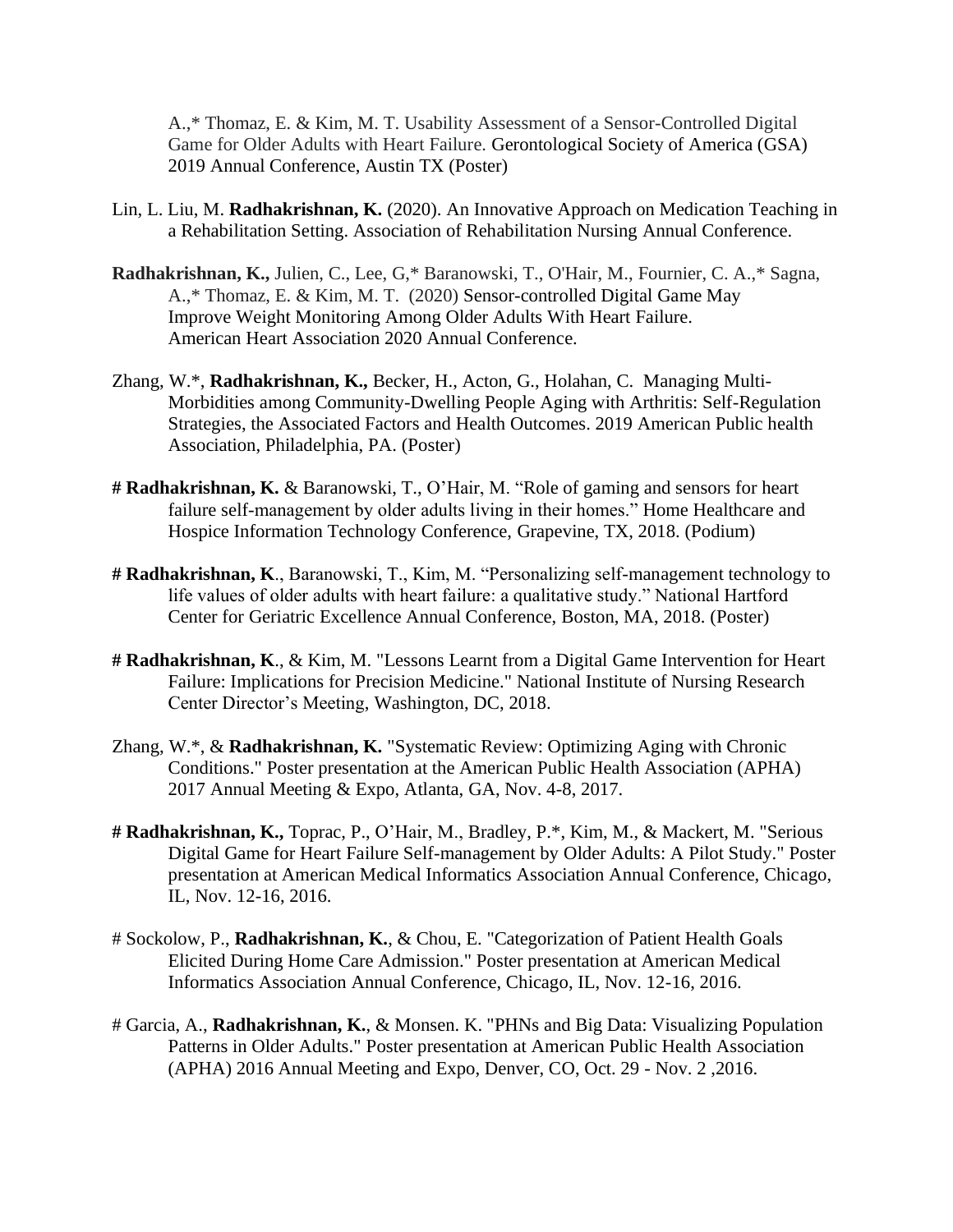- **# Radhakrishnan, K.**, Toprac, P., O'Hair, M., Bradley, P.\*, Bias, R., Mackert, M., & Kim, M. "Interactive Digital E-health Game for Heart Failure Self-management: A Pilot Study." Poster presentation at NINR Project Directors' Meeting. Washington, DC, May 3, 2016.
- **# Radhakrishnan, K.**, Saxena, S.\*, Jang, Y., & Kim, M. "Advanced Care Planning Behaviors of Older South Asian Indian-Americans." Poster presentation at The Southern Nursing Research Society (SNRS) 2016 Annual Conference, Williamsburg, VA, February, 2016.
- **# Radhakrishnan, K**., Toprac, P., O'Hair, M., Bias, R., Mackert, M., Xie, B., Kim, M., & Bradley, P.\* "Developing a Digital Game Prototype for Community Residing Older Adults with Heart Failure: A Feasibility Study." Poster presentation at The Southern Nursing Research Society (SNRS) 2016 Annual Conference, Williamsburg, VA, February, 2016.
- **# Radhakrishnan, K.,** Monsen, K., Zhang, W.\*, & Bae, S. "Visual Analysis: An Alternative Analysis Technique to Analyze Patterns in Home Health Patient Knowledge, Behavior and Status Outcomes." The Southern Nursing Research Society (SNRS) 2016 Annual Conference, Williamsburg, VA, 2016.
- # Sockolow, P., **Radhakrishnan, K.**, & Chou, E. " Patient Health Goals Elicited During Home Care Admission: A Categorization." Poster presentation at Home Healthcare and Hospice Information Technology Conference, Chicago, IL, 2016.
- **Radhakrishnan, K**., Xie, B, & Berkley, A.\* "Sustainability of Home Telehealth Programs: A Systematic Review for the Home Healthcare and Hospice Information Technology (H3IT) Conference." Washington, DC, 2014.
- **# Radhakrishnan, K**., Topaz, M.\*, & Masterson-Creber, R.\* "Adapting Heart Failure Guidelines for Nursing Care in Home Health Settings: Challenges and Solutions." Poster presentation at The Gerontological Society of America (GSA) 2013 Annual Conference, New Orleans, LA, 2013.
- **# Radhakrishnan, K.,** & Xie, B. "Discontinuation of a Home Telehealth Program and Implications for Sustainability: A Texas Case Study." Poster presentation at The Gerontological Society of America (GSA) 2013 Annual Conference, New Orleans, LA, 2013.
- # Topaz, M.,\* Masterson-Creber, R.,\* **Radhakrishnan, K**., Shalom, E., & Bowles, K. H. "A Lack of Guidelines for the Care of Elderly Patients with Heart Failure and Other Comorbidities: An Alarming Issue for Home Health Nursing." Poster presentation at The Gerontological Society of America (GSA) 2013 Annual Conference, New Orleans, LA, 2013.
- # Topaz, M.\*, Molkin, D., Jarrin, O.\*, **Radhakrishnan, K.,** O'Connor, M., & Bowles, K. H. "Who Shall We Visit First? Great Variation in How Home Health Prioritizes Patients'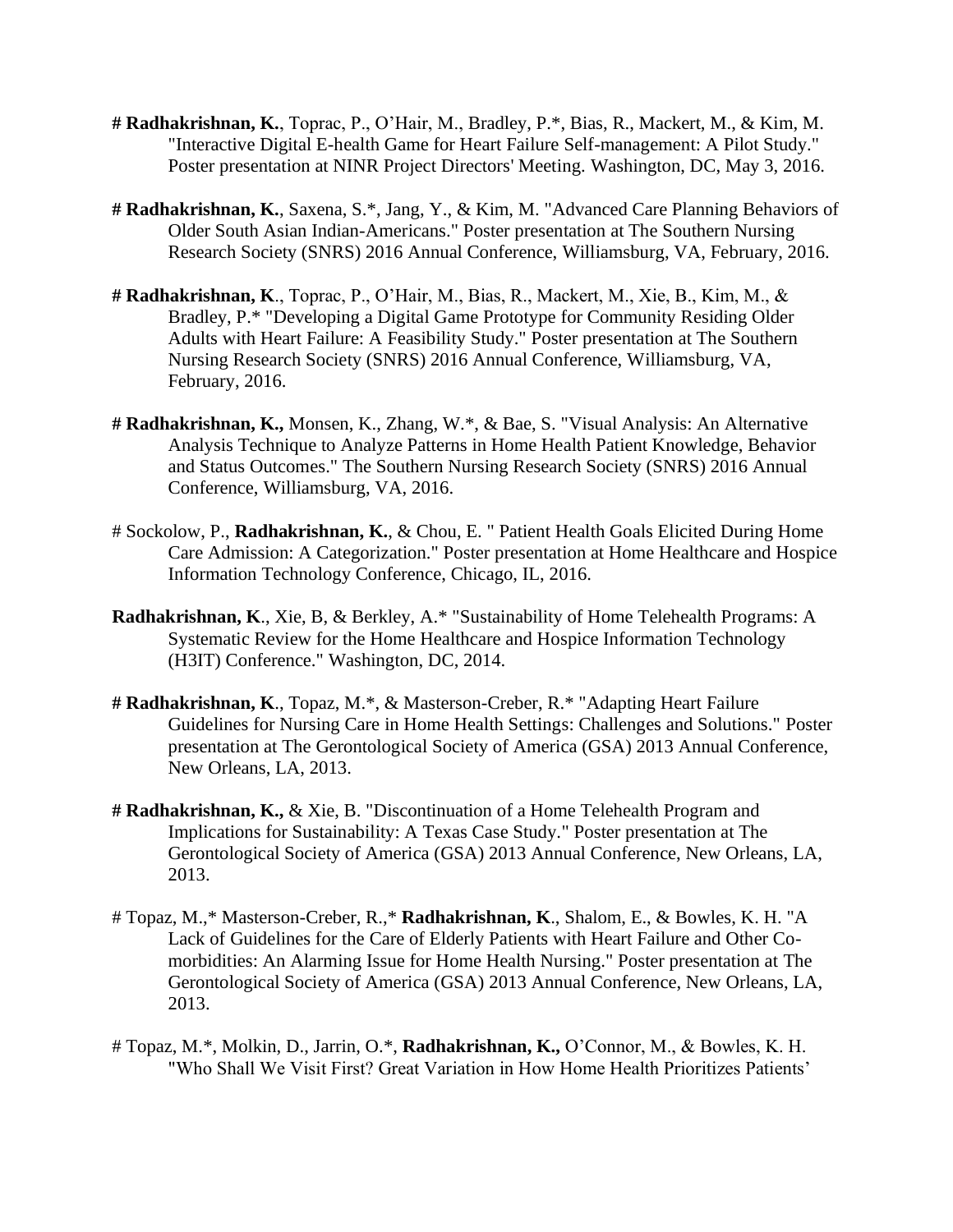First Home Visit." Poster presentation at The Gerontological Society of America (GSA) 2013 Annual Conference, New Orleans, LA, 2013.

- # Topaz, M\*., Molkin, D., Koru, G., Masterson-Creber, R.\*, Jarrin, O.\*, **Radhakrishnan, K.,** O'Connor, M., & Bowles, K. H. "We're All In Our Own Little Island: A Qualitative Exploration of Patient Information Exchange During Admission to Home Health Agency." The American Medical Informatics Association 2013 Annual Conference, Washington, DC, 2013.
- # Topaz, M.,\* **Radhakrishnan, K**., Masterson-Creber, R.,\* Shalom, E. & Bowles, K. H. "Five Step Process to Create Nursing-Specific, Computer Interpretable, Clinical Practice Guidelines." Poster presentation at The Omaha System International Conference, Eagan, MN, 2013.
- # Topaz, M.\*, Shalom, E., Masterson-Creber, R.\*, **Radhakrishnan, K**., & Bowles, K. H. "Generating Nursing Specific, Time-Oriented, Hierarchical Computer Interpretable Guidelines: Tools Used and Lessons Learned." The First International Conference on Research Methods for Standardized Terminologies, Eagan, MN, 2013.
- **# Radhakrishnan, K**., Bowles, K., Hanlon, A., Topaz, M.\* "Association of Patient Characteristics and Telehealth Alerts with Key Medical Events Experienced by Patients with Heart Failure (HF) in Homecare." The American Medical Informatics Association 2012 Annual Symposium, Chicago, IL, 2012.
- **# Radhakrishnan, K**. "Characteristics of Patients on Telehealth That Influence Their Heart Failure Outcomes in the Home-Care Setting." The Eastern Nursing Research Society 2012 Annual Scientific Session, New Haven, CT, 2012.
- **# Radhakrishnan, K.** "Facilitators and Barriers to the Use of Telehealth by Homecare Nurses and Patients with Heart Failure: A Mixed Method Study." The Eastern Nursing Research Society 2012 Annual Scientific Session, New Haven, CT, 2012.
- **# Radhakrishnan, K.,** & Bowles, K. "Use of Home Health EHR to Identify Patient Characteristics that Influence Healthcare Utilization Outcomes for HF Patients Using Telehealth. "Poster presentation at The Academy Health's 2012 Annual Research Meeting, Orlando, FL, 2012.
- **Radhakrishnan, K.** "Nursing and Engineering Collaboration for Post Bariatric Surgery Telehealth Application." Poster presentation at The Eastern Nursing Research Society (ENRS) 2009 Annual Scientific Session, Boston, MA, 2009.
- Cunningham, H., Curnin, M., Lamourex, E., **Radhakrishnan, K.,** & Roche, J. P. "Don't Hesitate Start to Evaluate: Implementing a Tool for Evaluating Simulation." The 4<sup>th</sup> Annual Northeast Simulation User's Group Meeting, Foxwoods, CT, 2007.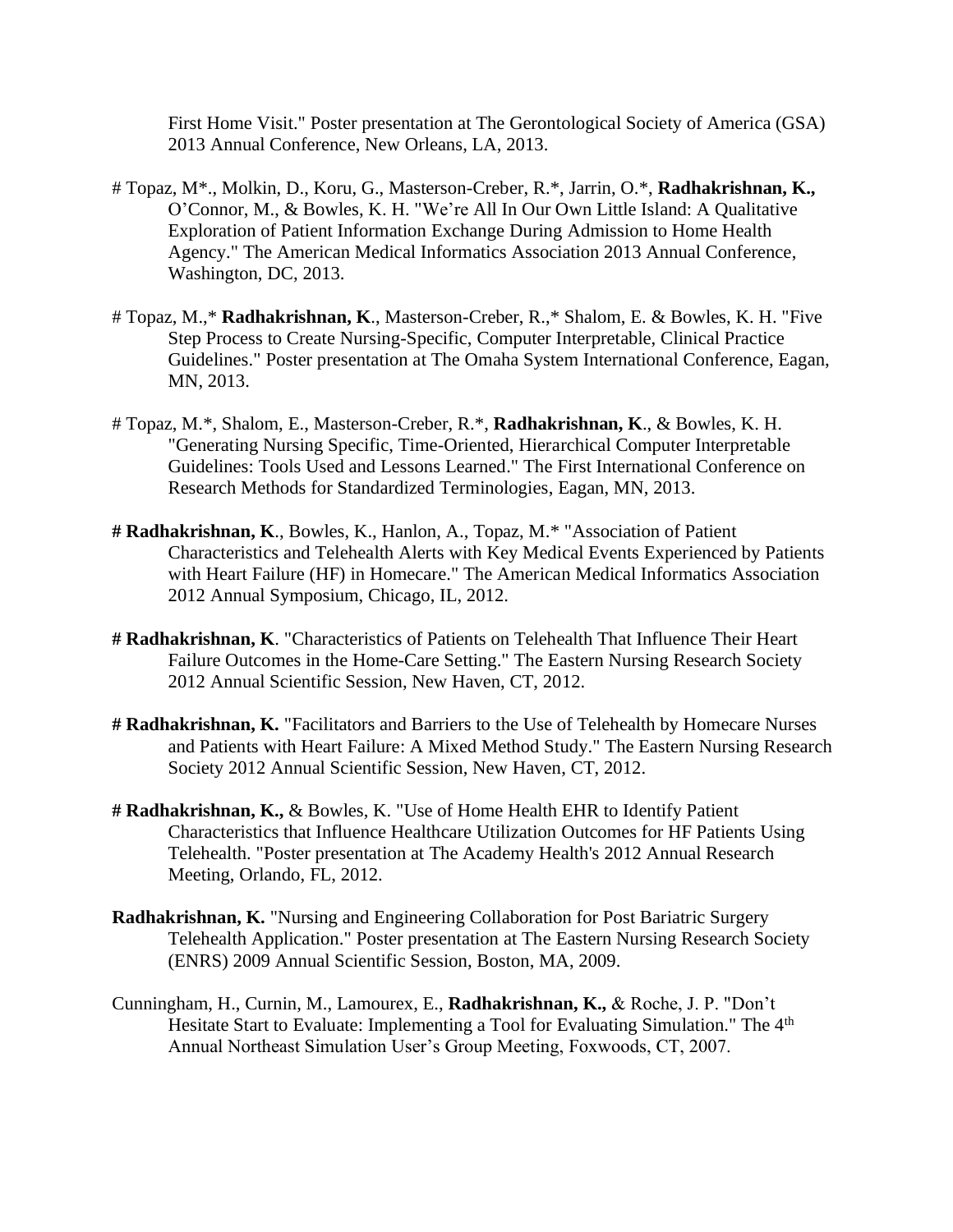**# Radhakrishnan, K**., Roche, J. P., & Cunningham, H. "Measuring Clinical Practice Parameters with the Human Patient Simulation: A Pilot Study." Sigma Theta Tau 2007 Biennial Convention, Baltimore, MD, 2007.

## **Regional Conferences**

- Escobar, J and Radhakrishnan, K . Patterns in cognitive ability and self-care behaviors of heart failure patients engaging in digital health interventions: Case study analysis. Southern Nursing Research Society (submitted in June 2021)
- Kim, M.T., **Radhakrishnan, K.,** Garcia, A., O'Hair, M., Hecht, J. (2020). Interactive Digital Game for Enhancing Self-Management for Mexican Americans (MAs) with Type 2 Diabetes Mellitus (T2DM): A Focus Group with Community Health Workers. Southern Nursing Research Society (SNRS) 2020 Annual Conference.
- **Radhakrishnan, K.,** Julien, C., Lee, G.,\* Baranowski, T., O'Hair, M., Fournier, C. A.,\* Sagna, A.,\* & Kim, M. T. Perspectives of older adults with heart failure on a sensor-controlled digital game prototype. (2019). Aging and Health Informatics Conference.
- # Schnur, K.\*, & **Radhakrishnan, K**. "Young adult readiness to engage in advance care planning." The Southern Nursing Research Society (SNRS) 2018 Annual Conference, Atlanta, GA, 2018.
- # Williams-Ashman, K.\*, & **Radhakrishnan, K**. "Using Simulation Technology to Validate Competency." Poster presentation at 2018 Sigma Theta Tau Nursing Education Conference, Location, 2018.
- **# Radhakrishnan, K**., Van Scoy, L., Jillapalli, R.\*, Saxena, S.\*, & Kim, M. "Community-based Game Intervention to Improve South Asian Indians' Engagement with Advanced Care Planning: A Pilot Feasibility Study." The Southern Nursing Research Society (SNRS) 2017 Annual Conference, Dallas, TX, 2017.
- **# Radhakrishnan, K**., Saxena, S.\*, Jang, Y., & Kim, M. "Advanced Care Planning by Older South Asian Indian-Americans for Asian American and Pacific Islander (AAPI) Health Summit." Poster presentation at Rice BioScience Research Collaborative, Houston, TX, November 20, 2015.
- **# Radhakrishnan, K.,** & Xie, B. "Can Telehealth Facilitate Sustained Patient Self-management of Chronic Diseases: A Texas Case Study." Poster presentation at The Southern Nursing Research Society (SNRS) 2014 Annual Conference, San Antonio, TX, 2014.

## **Local Conferences**

**Radhakrishnan, K.,** Julien, C. (2019). Sensor-controlled digital game. The University of Texas Austin - Texas Health Catalyst Demo Day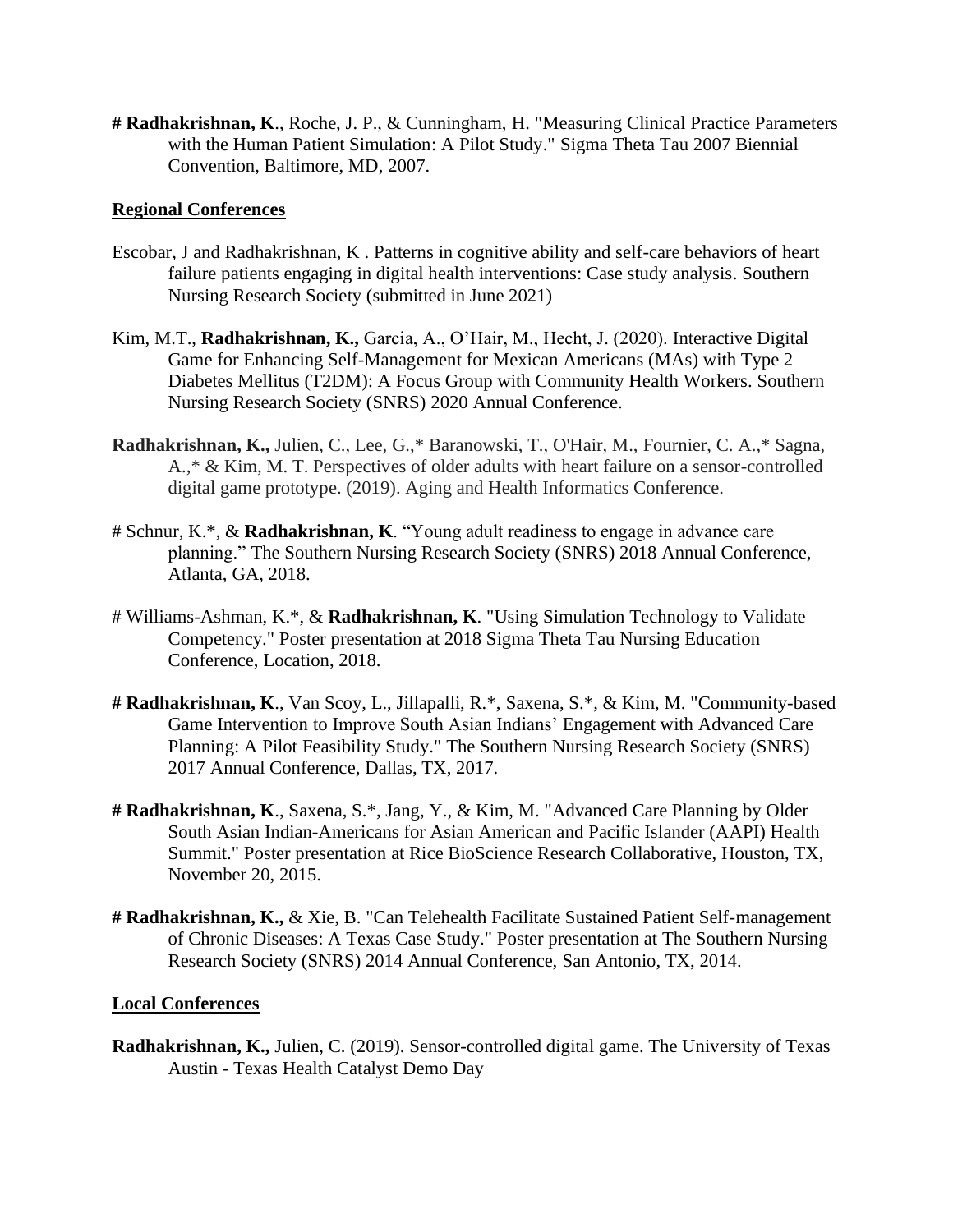- Zhang, W.,\* **Radhakrishnan, K.,** Becker, H., Acton, G., Hollahan, C. (2019). Self-regulation Strategies in Managing Multi-Morbidities Among Community-Dwelling People Aging with Arthritis. 2019 St. David's CHPR Annual Conference (Student Poster Award)
- Jillapalli, R.\*, & **Radhakrishnan, K.** "Cervical Cancer Screening Among Asian-Indians in US: An Integrative Review." Poster presentation at 2017 St. David's CHPR Annual Conference: Innovative & Effective Approaches to Health Behavior Change Across the Lifespan, Austin, TX, 2017.
- Zhang, W.\*, & **Radhakrishnan, K.** "Systematic Review: Optimizing Aging with Chronic Conditions." Poster presentation at 2017 St. David's CHPR Annual Conference: Innovative & Effective Approaches to Health Behavior Change Across the Lifespan, Austin, TX, 2017.
- **# Radhakrishnan, K**., Toprac, P., O'Hair, M., Bradley, P.\*, Bias, R., Mackert, M., Xie, B., & Kim, M. "Older Adults' Perceptions on Playing an Interactive Digital E-health Game (IDEG) for Learning About Heart Failure: Prototype Development, Usability Testing and Knowledge Outcome." The University of Texas McCombs Annual Innovation in Health Care Delivery Systems Symposium, Austin, TX, 2016.
- **# Radhakrishnan, K**., & Xie, Bo. "Decline of a Telehealth Program at a Home Health Agency and Implications for Sustainability: A Texas Case Study." The University of Texas McCombs Annual Innovation in Health Care Delivery Systems Symposium, Austin, TX, 2014.
- **# Radhakrishnan, K**., Weems, D., Jones, T., Rice, W. "Seamless Transitions: Achieving Patient Safety Through Communication and Collaboration." The University of Texas McCombs Annual Innovation in Health Care Delivery Systems Symposium, Austin, TX, Date.

### **INVITED PRESENTATIONS**

#### **International**

Radhakrishnan, K. "Advances in Smart Health for Self-management Science" Mahidol University, Bangkok, Thailand

#### **Regional**

- Radhakrishnan, K. "Making sense of self-management behavior data: How can informatics tools help?" The University of Massachusetts – Amherst, School of Nursing, Amherst, MA, 11/17
- Radhakrishnan, K. "10 Worst Telehealth Mistakes for Elder Care." Webinar organized by VSEE, Inc., 5/17.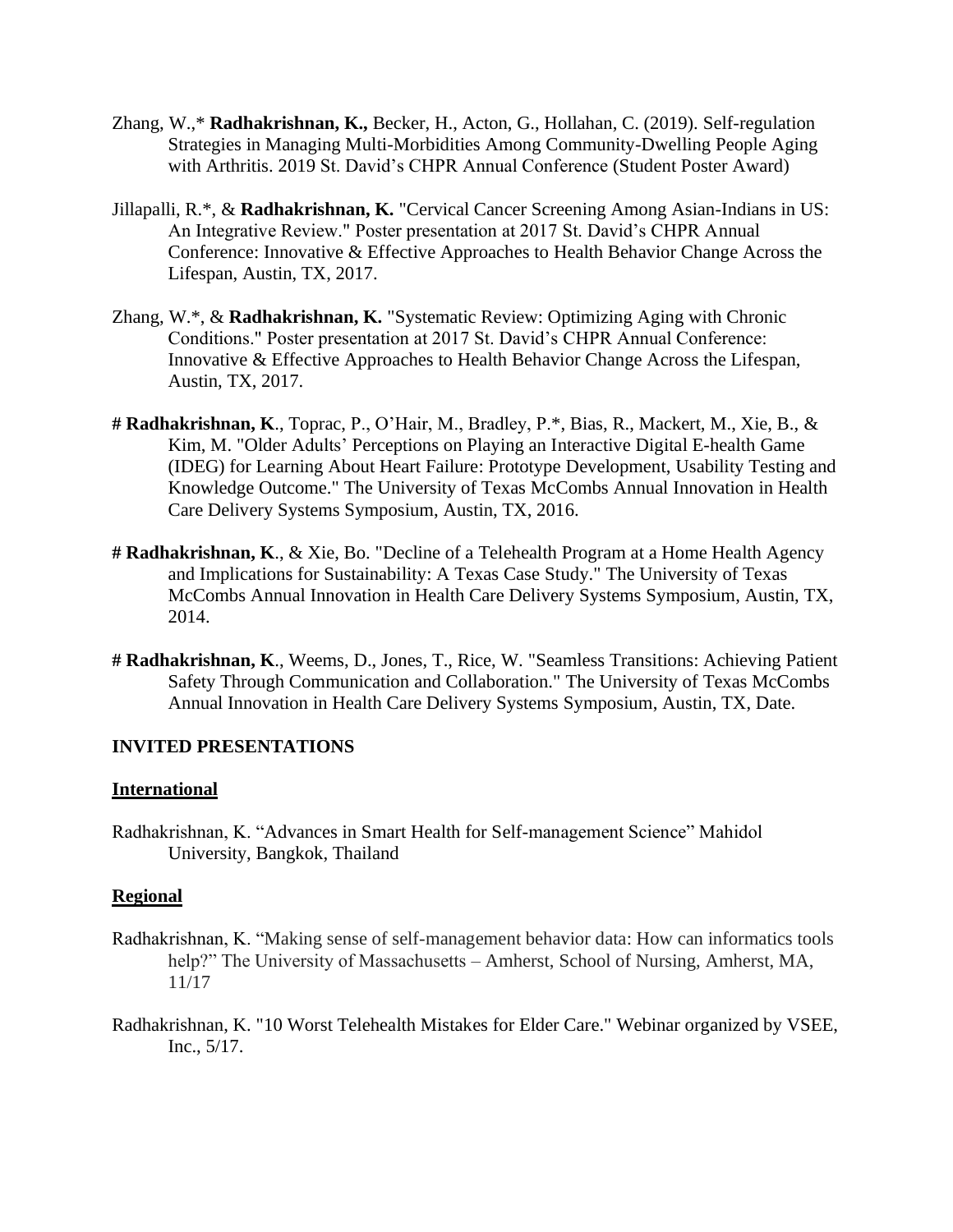- Radhakrishnan, K. Panelist, "Your Smartphone Will See You Now: How Innovation Will Revolutionize Healthcare and Population Health." The Texas Edge, Midlands, TX, 3/17.
- Radhakrishnan, K. "The Unintended Consequences of Telehealth in the Home Health Setting." Telehealth Failures and Secrets to Success Conference, San Jose, CA, 12/16.
- Radhakrishnan, K. "Leveraging Telehealth to Improve the Health of Frail Elders: Barriers and Facilitators." Texas Public Health Association 2014 Annual Education Conference, Corpus Christi, TX, 3/14.

## **Local**

- Radhakrishnan, K. (Panelist) "Strategies for Conducting Remote Research: Lessons Learned". The University of Texas Austin Center for Health Promotion Research Colloquium Series. April 2021
- Radhakrishnan, K. "Using Serious Games for Heart Failure Self-Management". The University of Texas Austin Center for Health Promotion Research Colloquium Series. October 2020
- Radhakrishnan, K. "Digital Game Intervention for Heart Failure Self-management" Panel Presenter at 2019 St. David's Center CHPR Conference, Self-Management of Chronic Conditions: Building Science. March 2019
- Radhakrishnan, K. "Use of Conversation Game for Advanced Care Planning by South Asian Indian-Americans." IBM Aging Lab, City, State, 5/17.
- Radhakrishnan, K. "Role of Serious Games to Motivate Behavior Change in Heart Failure Selfmanagement," 2017 St. David's Center CHPR Conference, Innovative & Effective Approaches to Health Behavior Change Across the Lifespan, 3/17.
- Radhakrishnan, K. "Advanced Care Planning by South Asian Indian-Americans: Barriers and Facilitators." Asian American Studies Faculty Lunch Series organized by The University of Texas at Austin Center for Asian American studies, Austin, TX, 3/17.
- Radhakrishnan, K. "The Transition from Grad Student to Junior Faculty." Moody School of Communication Health Communication Scholars Program grant workshop, City, State, 10/17.
- Radhakrishnan, K. "Transition to Home What Can the Healthcare Team Do?" Central Texas Rehabilitation Nursing Association Fall Presentation, Austin, TX, 9/16.
- Radhakrishnan, K., Toprac, P., O'Hair, M., Bradley, P., Bias, R., Mackert, M., Xie, B., & Kim, M. "Interactive Digital Ehealth Game for Heart Failure: A Pilot Study." The University of Texas School of Nursing Trans-disciplinary Center for Self-management Sciences (TCRSS), Austin, TX, 3/16.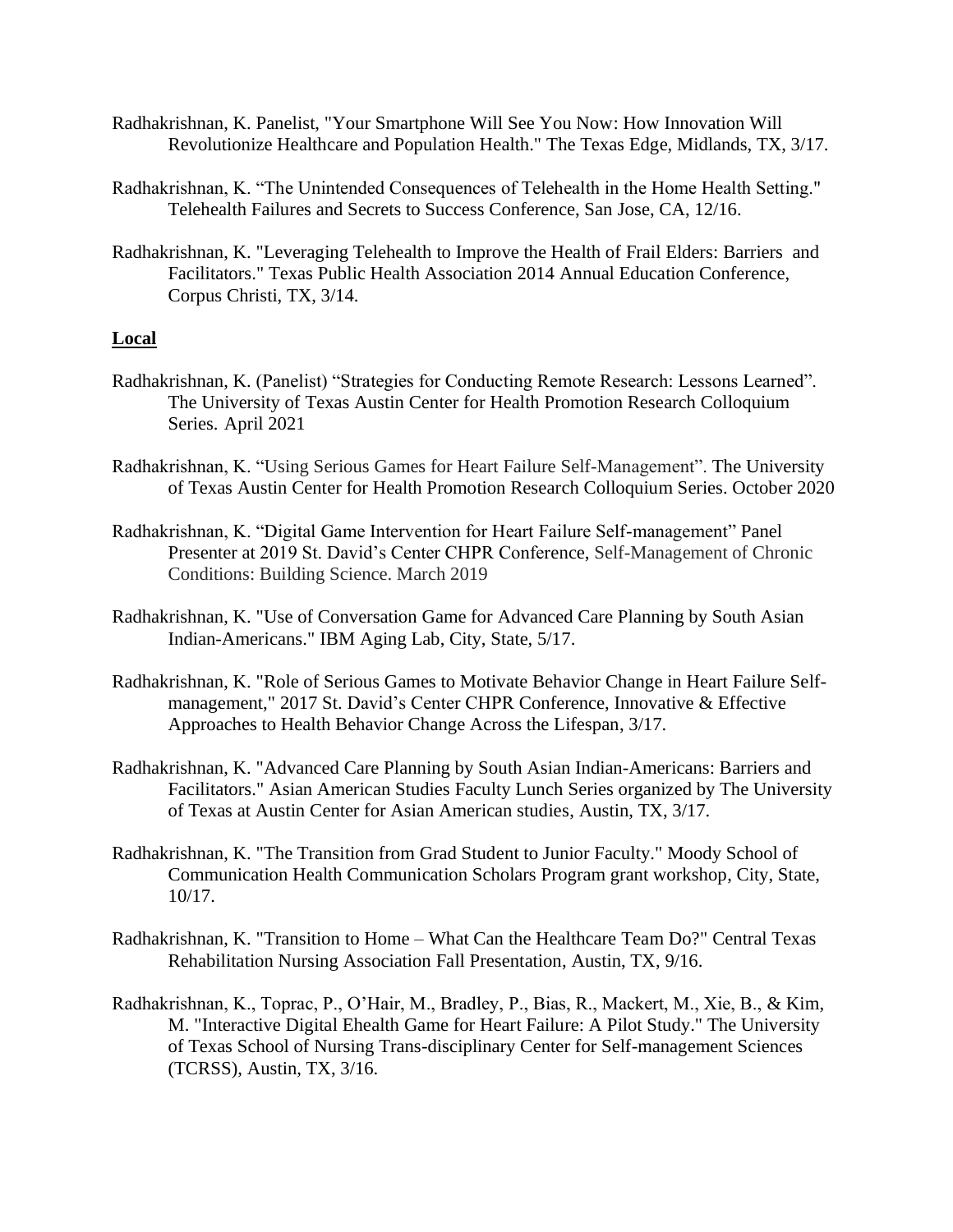- Radhakrishnan, K. Panelist, "What's the Hold-up? A Discussion of the Barriers Impeding Digital and Mobile Health." The University of Texas McCombs School of Business Disruptive Innovation: Digital, Mobile, and Social Health Seminar, Austin, TX, 11/14.
- Radhakrishnan, K. "Current Trends & Future Directions in Telehealth & Telemedicine." Austin Tech Forum, Austin, TX, 8/14.
- Radhakrishnan, K. "Leveraging Telehealth to Improve the Health of Frail Elders: Barriers and Facilitators." The University of Texas Austin School of Nursing's Cain Center Research Seminar series, 3/14.
- Radhakrishnan, K. Panelist, "Challenges of Implementing and Diffusing Process Improvement in a Health Care Environment." The University of Texas McCombs School of Business Process Improvement: Organizational and Technological Innovation Healthcare IT Seminar, Austin, TX, 11/13.
- Radhakrishnan, K. "Unintended Consequences: Remote Monitoring Technology." University Lecture Series of The University of Texas, Austin, TX, 10/13.
- Radhakrishnan, K. Panelist, "The Intersection of Data Analytics and Human Behavior: Research Perspectives." The University of Texas McCombs School of Business Healthcare IT Seminar, Austin, TX, 11/12.

#### **STUDENT ADVISING**

## **DISSERTATION/THESIS COMMITTEE SUPERVISION**

PhD Dissertation, Committee Chair

#### Current:

- **Valerie, Sant** (2022– current). PhD Advisor/ Mentor. The University of Texas School of Nursing
- **Leggio, Katelyn** (2020 current). PhD Advisor/ Mentor. The University of Texas School of Nursing

#### Past:

- **Britt, Katherine** (**2022**). The University of Texas School of Nursing
- **Allen, Catherine (2022).** The University of Texas School of Nursing and Robert Wood Johnson Doctoral Fellow
- **Jillapalli, Regina (2019).** The University of Texas School of Nursing, "Cervical Cancer" Screening Behaviors in Asian Indian-American women – An Ethnography study".
- **Zhang, Wenhui (2019).** The University of Texas School of Nursing, "Self-regulation strategies in managing arthritis & comorbidities among community-dwelling older adults".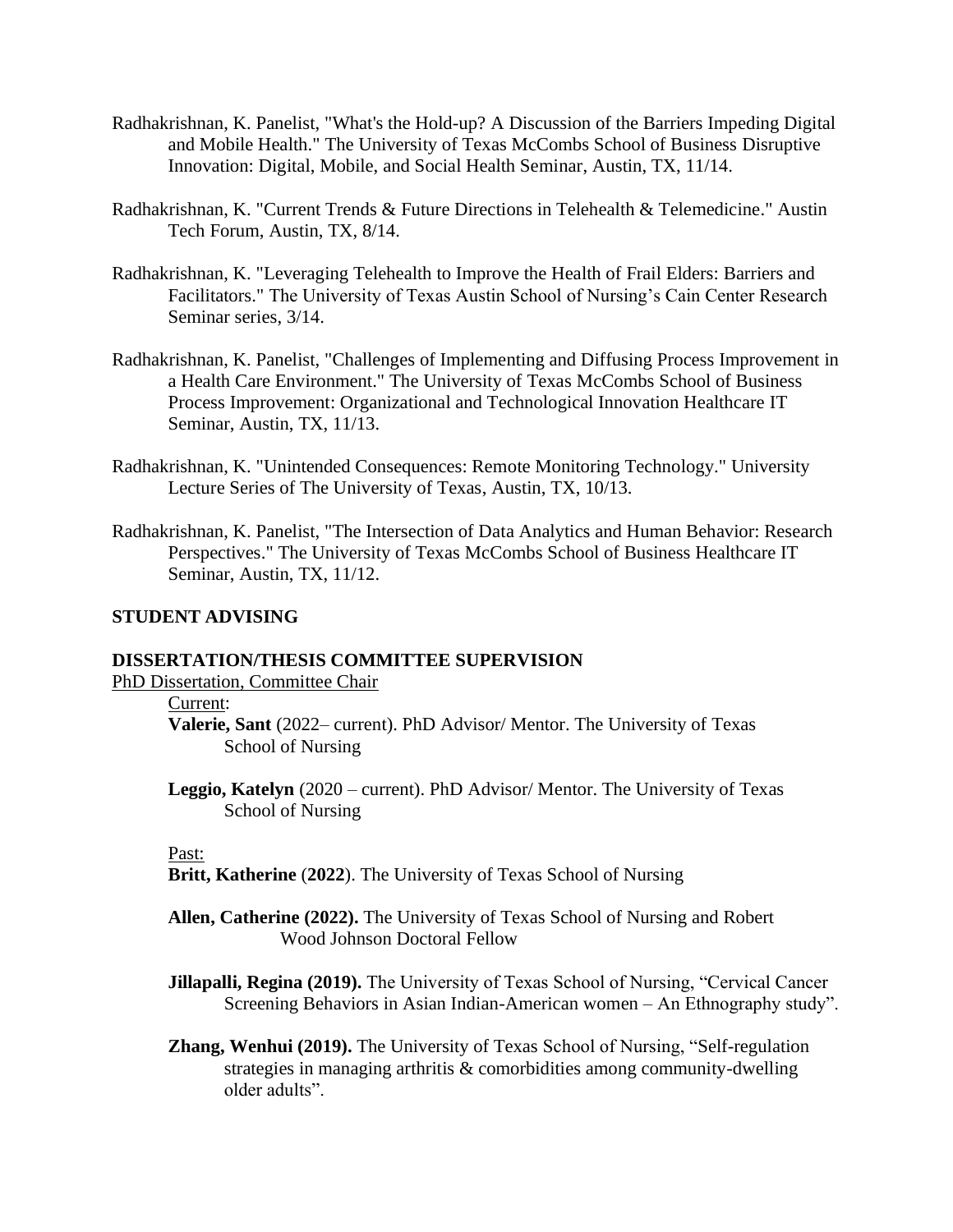### PhD Dissertation, Committee Member

- **Yalkin, Sandy** (2021 2021). The University of Texas School of Nursing. A Formative Multifaceted Self-Help Intervention Approach to Address Health Disparities in the African American Community
- **Yediares, Jason (2020 - 2021).** The University of Texas School of Nursing. An Exploration of LGBTQ+ Youth Parent / Guardian Initiated Healthcare Access
- **Reddy, Swati (2020 - 2021).** The University of Texas School of Social Work, "Intimate partner violence against South Asian women"
- **Murry, Nicole (**2017 2018) Dissertation Proposal Defense The University of Texas School of Nursing, "The Impact of Health Literacy on Self-Care Activities Among Underserved Patients with Type 2 Diabetes". Successful Defense - Summer 2018
- **Cantú Alejandro , Celeste**. (2014 2015) Dissertation Defense "Trust and distrust in mobile health technologies in organizational networks" – Monterrey Institute of Technology, Mexico (Tecnológico de Monterrey) and Visiting scholar at The University of Texas McCombs School of Business
- **Schlegal, Cara.** (2014-2018) The University of Texas School of Nursing, "Medicationrelated information needs of point-of-care clinicians during patient transfer. Successful Defense - Summer 2019

#### DOCTORATE IN NURSING PRACTICE (DNP) Scholarly Project Chair

- 2016 17 "Competency Assessment Using High Fidelity Human Patient Simulation and Evaluation Rubric" – Kate Williams-Ashman
- 2016 17 "The Graduate Nurse Experience: Bridging the Gap in Transition to Practice with a Social Media Support Platform" – Tricia Casler

# **UNDERGRADUATE HONORS THESIS PROJECT**

- 2020 2022. "Patterns in cognitive ability and self-care behaviors of heart failure patients engaging in digital health interventions: Case study analysis" – Jose Escobar, The University of Texas Austin School of Nursing
- 2018 2020 "Communication patterns regarding sexual health between South Asian young women and their pediatricians" – Teja Sebastian, Health Communication Scholar at The University of Texas Austin College of Natural Sciences
- 2016 18 "Young Adult Knowledge and Readiness to Engage in Advance Care Planning Behaviors" – Kaylee Schnur, The University of Texas Austin School of Nursing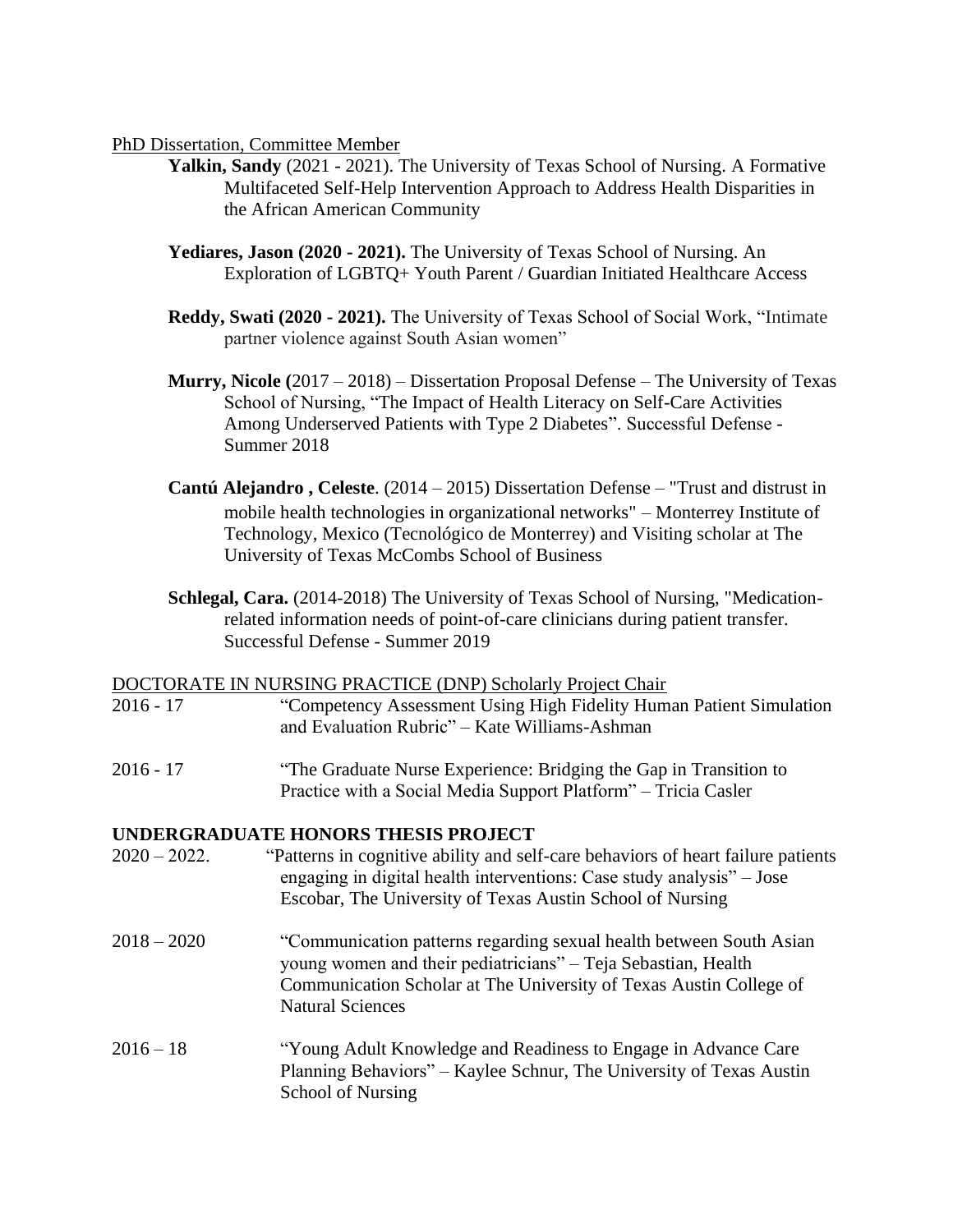| $2014 - 16$ | "Videogames in a healthcare setting: A literature review" – Bianca Alejo, |
|-------------|---------------------------------------------------------------------------|
|             | The University of Texas Austin School of Nursing                          |

## **UNDERGRADUATE Bridging Disciplines Program Faculty Mentor**

| $2017 - 19$               | "Barriers to and Facilitators of mental health help-seeking behaviors<br>among South Asian American College Students" - Tamanna Basri,<br>Bridging Disciplines Scholar at The University of Texas Austin College of<br><b>Natural Sciences</b> |
|---------------------------|------------------------------------------------------------------------------------------------------------------------------------------------------------------------------------------------------------------------------------------------|
| 2021                      | Andrea Vangas at The University of Texas Austin College of Natural<br><b>Sciences</b>                                                                                                                                                          |
| 2021                      | Hira Asim at The University of Texas Austin College of Natural Sciences                                                                                                                                                                        |
| <b>Graduate Advising:</b> |                                                                                                                                                                                                                                                |
| 2021                      | Served as graduate advisor to 2 Masters nursing graduate students                                                                                                                                                                              |
| ാറാവ                      | Served as graduate advisor to 6 Masters pursing graduate students                                                                                                                                                                              |

| 2020             | Served as graduate advisor to 6 Masters nursing graduate students        |
|------------------|--------------------------------------------------------------------------|
| 2019             | Served as graduate advisor to 8 Masters nursing graduate students        |
| $2014$ – present | Served as graduate advisor to 3 doctoral and 10 Masters nursing graduate |
|                  | students                                                                 |

## **Independent Studies:**

| $2015$ – present | Supervised 11 independent studies of graduate students at the University |
|------------------|--------------------------------------------------------------------------|
|                  | of Texas – Austin Schools of Nursing, Social Work and Management         |

## **Mentorship:**

| 2020 Robert Wood Johnson Fellowship Annual Conference Mentor Attendee                     |
|-------------------------------------------------------------------------------------------|
| <b>2020</b> Society of Behavioral Medicine – Behavioral Information Technology SIG Mentor |
| 2020 3-Day Startup Panel Judge                                                            |

## **COURSE DEVELOPED**

| Summer 2020 3-credit Theoretical Basis for Precision Health at The University of Texas Austin |  |  |
|-----------------------------------------------------------------------------------------------|--|--|
| School of Nursing                                                                             |  |  |

- Spring 2019 1-credit Patient Care Practicum course at The University of Texas Austin School of Nursing
- Spring 2015 3-credit Informatics for Healthcare Providers at The University of Texas Austin School of Nursing

## **COURSES TAUGHT**

# **Didactic Instruction at UT Austin School of Nursing (By Course Number)**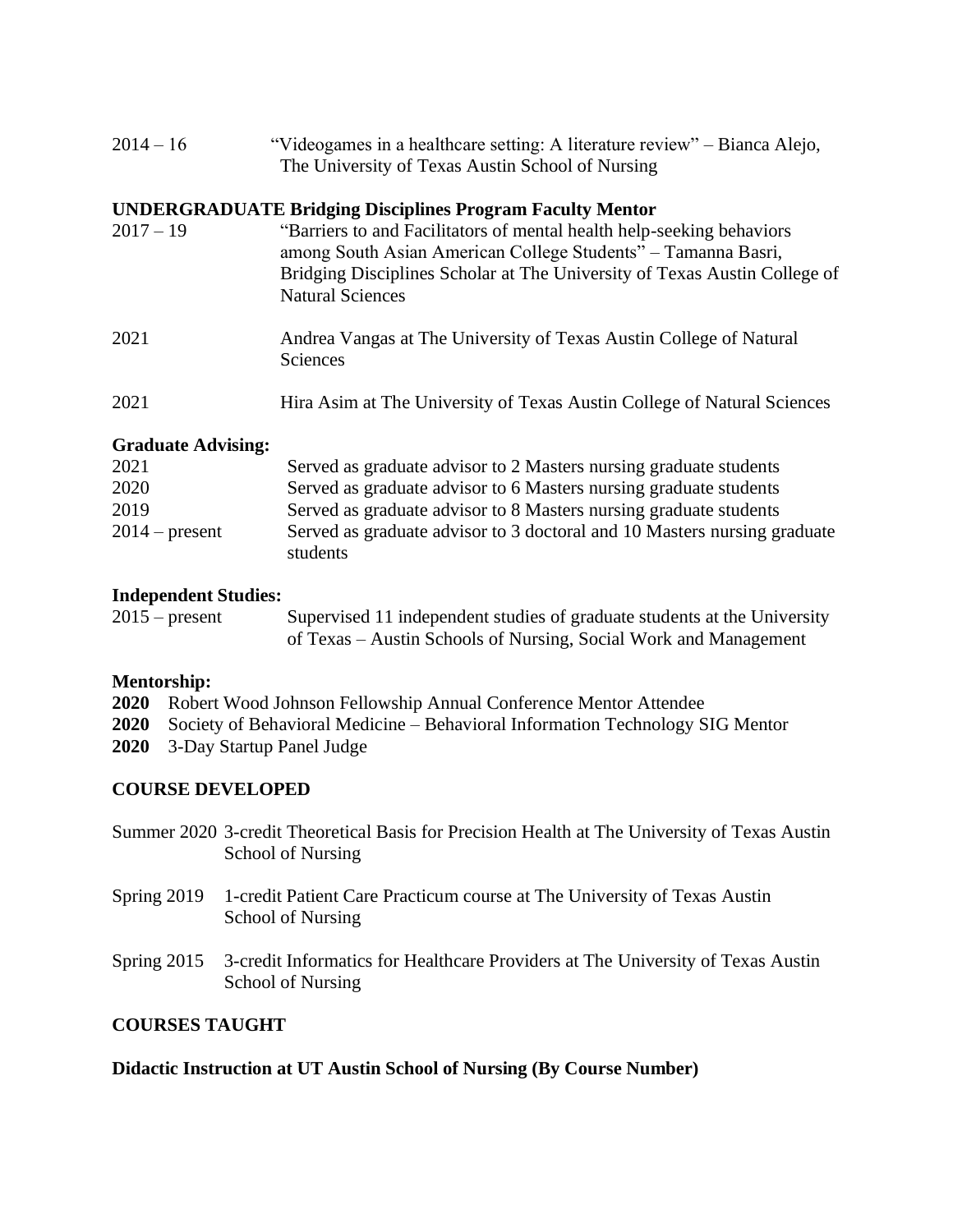| <b>UT Course Number and Name</b>                     | <b>Description</b>                             | Semester/Year      |
|------------------------------------------------------|------------------------------------------------|--------------------|
| <b>Theoretical Foundations of</b>                    | <b>Graduate Nursing Elective</b>               | Fall 2020-21       |
| <b>Precision Health Research</b>                     |                                                |                    |
| <b>Applications for Healthcare</b>                   | Master's Required Course                       | Fall 2020-21       |
| Research                                             |                                                |                    |
| N395 Health Information Systems                      | Required Course – DNP Program                  | Fall 2016-18;      |
|                                                      |                                                | Spring 2020-22     |
| N395 Health Informatics                              | <b>Graduate Nursing Elective</b>               | Fall 2015, Fall    |
|                                                      |                                                | 2019               |
|                                                      |                                                | Spring 2016 - 2021 |
| N392Q Advanced Psychosocial                          | Master's level seminar course                  | Fall 2012-14       |
| Nursing: Culture, Ethics, and                        |                                                | Spring 2013-14     |
| Therapeutic Communication                            |                                                |                    |
| N181 Patient Care Practicum                          | Master's level practicum course                | Fall 2019          |
| N227 Conceptual Bases for Aging                      | Undergraduate course for RN-BSN                | Spring 2014-16     |
|                                                      | Track (Web)                                    |                    |
| N224 Nursing Research                                | Undergraduate course for RN-BSN<br>Track (Web) | Fall 2014-17       |
| N227 Conceptual Bases for Aging                      | Traditional undergraduate nursing<br>students  | Spring 2015        |
| N397 Conceptual Foundations of                       | <b>Doctoral Core Course</b>                    | Fall 2016-17       |
| Research Design & Methods                            |                                                |                    |
| N281V LeaDS: Practicum in<br><b>Advanced Nursing</b> | Master's level capstone course                 | Spring 2017        |

## **Clinical Instruction at The University of Massachusetts Memorial School of Nursing, Worcester, MA**

| <b>UMASS Course Name</b> | Semester/Year | <b>Comments</b>                   |  |
|--------------------------|---------------|-----------------------------------|--|
| Medical-Surgical Nursing | $2011 - 2012$ | Classroom and clinical instructor |  |

## **Guest Lectures**

| <b>Course Name</b>                | Semester/Year | <b>Department</b>   | <b>Comments</b>               |
|-----------------------------------|---------------|---------------------|-------------------------------|
| <b>GRACE Program Event</b>        | Fall 2018     | The University of   | <b>Advanced Care Planning</b> |
|                                   |               | <b>Texas Austin</b> | by South Asian Indian         |
|                                   |               | School of Social    | Americans: Barriers and       |
|                                   |               | Work                | facilitators                  |
| Graduate Seminar Course -         | Spring 2019   | The University of   | <b>Telehealth Research</b>    |
| <b>Statistics Data Consulting</b> |               | <b>Texas Austin</b> | <b>Statistics Data</b>        |
|                                   |               | Department of       | Consultation                  |
|                                   |               | <b>Statistics</b>   |                               |
| <b>Telehealth Basics</b>          | Summer 2018   | University of       | Introductory lecture for      |
|                                   |               | Haifa, Israel       | University of Haifa's         |
|                                   |               |                     | $MOOC-Paid$                   |
|                                   |               |                     | Consultant                    |
| <b>Menu-Driven Statistics</b>     | Summer 2018   | The University of   | <b>Graduate Nursing</b>       |
|                                   |               | <b>Texas Austin</b> | (Instructor: Marge)           |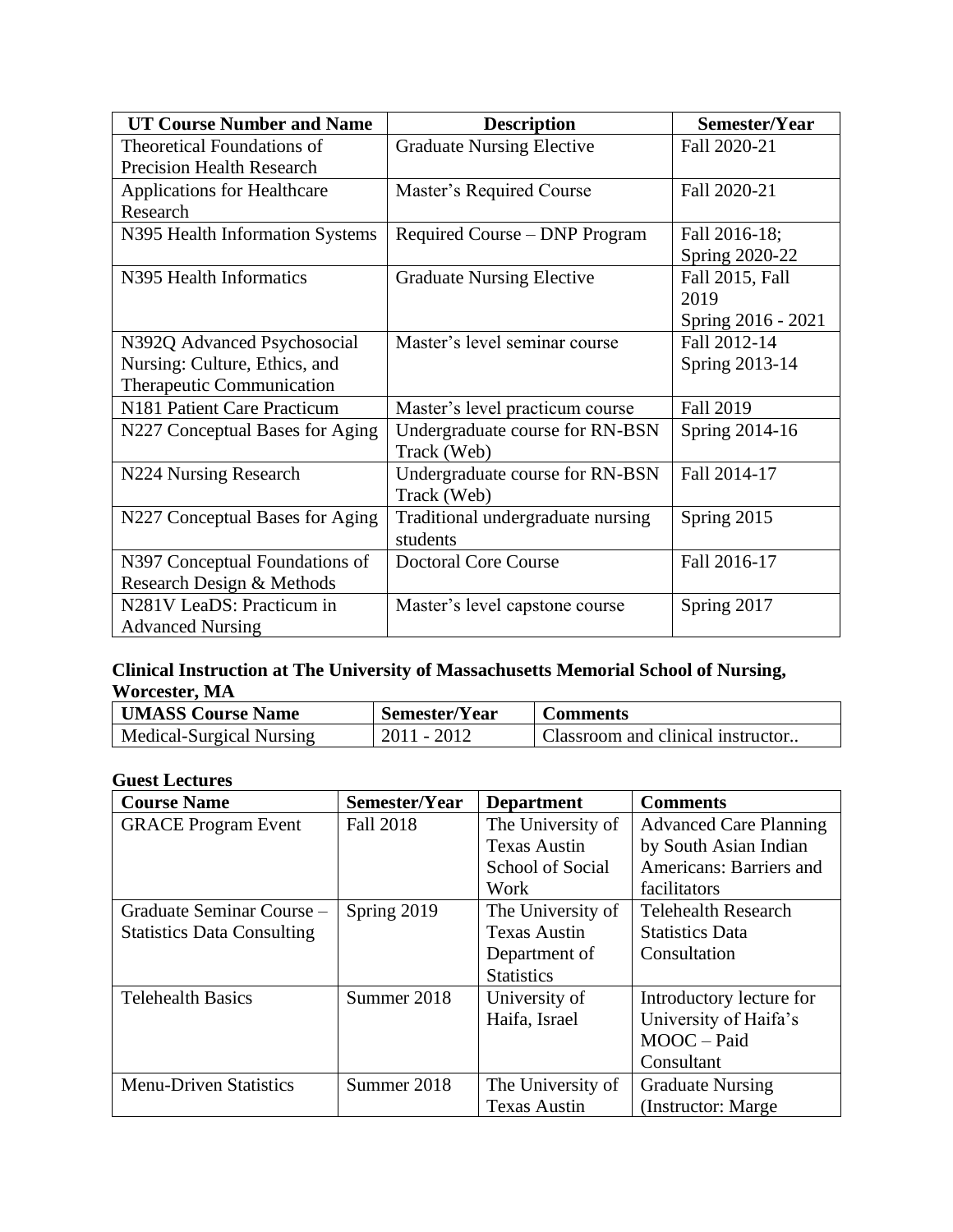|                                  |                | <b>School of Nursing</b> | Benham-Hutchins)          |  |
|----------------------------------|----------------|--------------------------|---------------------------|--|
| <b>Health Promotion and Risk</b> | Fall 2015      | The University of        | <b>Graduate Nursing</b>   |  |
| Reduction                        |                | <b>Texas Austin</b>      | (Instructor: Gayle Acton) |  |
|                                  |                | <b>School of Nursing</b> |                           |  |
| <b>Health Informatics</b>        | Fall 2013      | The University of        | Graduate level elective   |  |
|                                  | Fall 2014      | <b>Texas Austin</b>      | (Instructor: Dr. Bo Xie)  |  |
|                                  |                | <b>School of Nursing</b> |                           |  |
| <b>Medical Decision Making</b>   | Spring 2014,   | The University of        | <b>Upper Division</b>     |  |
|                                  | Fall 2014 - 16 | <b>Texas Austin</b>      | undergraduate elective    |  |
|                                  | Summer 2017,   | <b>Biomedical</b>        | (Instructor: Dr. Mia      |  |
|                                  | Summer 2018    | Engineering              | Markey)                   |  |
| Nursing Care for Chronic         | Spring 2009,   | University of            | Undergraduate core        |  |
| conditions                       | Spring 2010,   | $Massachusetts -$        | course (Instructor: Erin  |  |
|                                  | Spring 2011    | <b>School of Nursing</b> | Lamoureux)                |  |

# **MEMBERSHIP IN PROFESSIONAL ORGANIZATIONS**

Academy Health - 2010-2012 American Heart Association – 2019 to Present American Medical Informatics Association - 2011-2017, 2019 American Telemedicine Association (ATA) - 2009-2011 Eastern Nursing Research Society - 2008-2012 Gerontological Society of America - 2011-2017, 2019-Present Heart Failure Society of America – 2019 to Present Sigma Theta Tau – Epsilon Theta Chapter - 2006 to Present Society of Behavioral Medicine - 2012-2013, 2020 to Present Southern Nursing Research Society – 2014-2017 Texas Nurses Association / American Nurses Association - 2014 to Present

# **PROFESSIONAL SERVICE**

National Institutes of Health Study Section Reviewer Clinical Informatics and Digital Health (CIDH) (March 2021) Biobehavioral Medicine and Health Outcomes (BMHO) (Feb 2021, Oct 2021, June 2022)

Manuscript Reviewer 2014 - Present Applied Clinical Informatics 2011 - Present Western Journal of Nursing Research 2017-Present Journal of Cardiovascular Nursing 2018- 2020 Games for Health Journal 2016 - Present Research in Nursing and Health 2020 Ethnicity and health 2020 Computers in Human Behavior 2020 Journal of Aging and Long-term Care 2019 Journal of Personalized Medicine 2018 Journal of Geriatric Social Work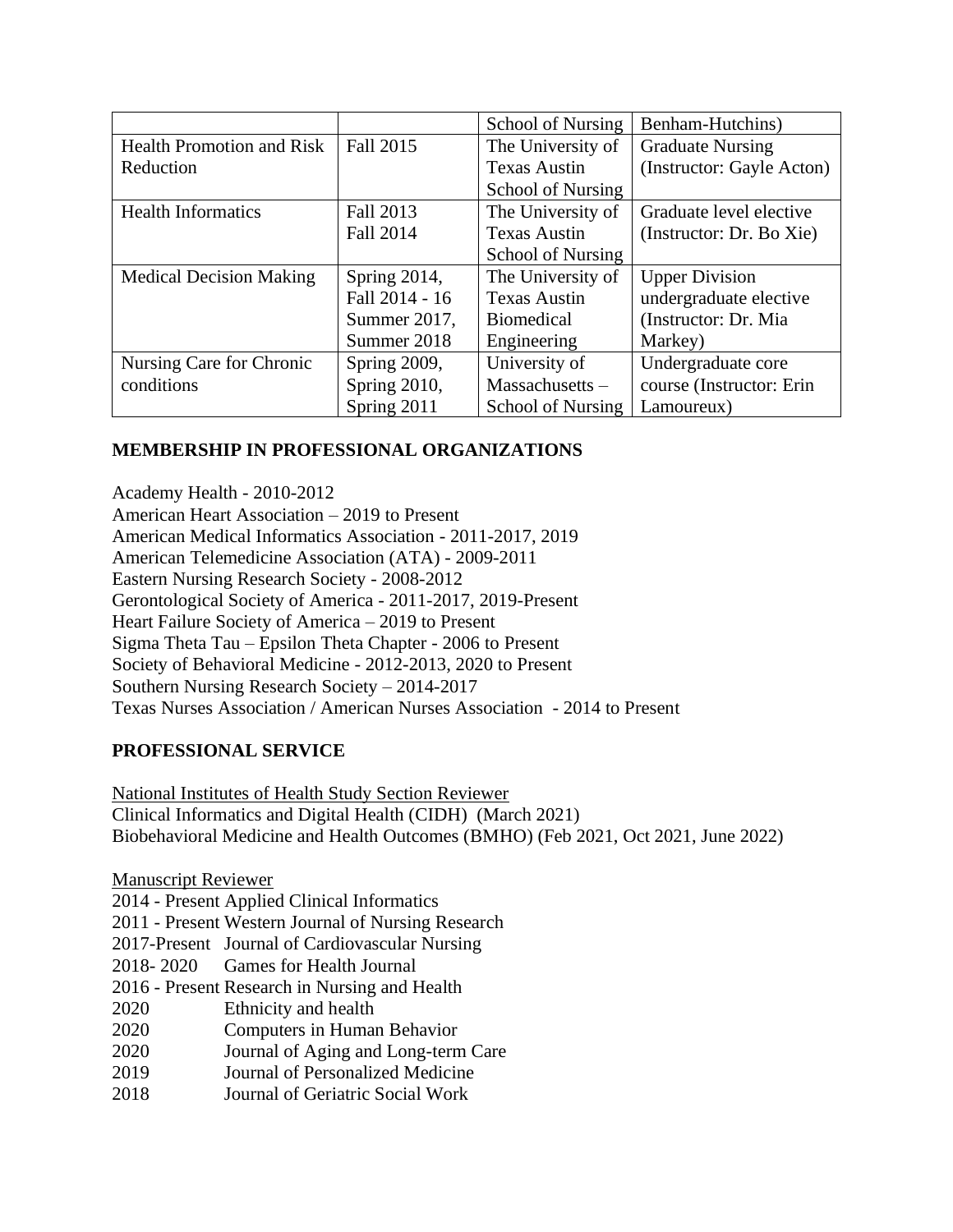- 2017 BioMed Central Medical Informatics and Decision-Making Journal
- 2017 Institute of Electronic and Electrical Engineers Access
- 2017 Patient-Centered Outcomes Research Institute (PCORI) Grant
- 2016 Public Health
- 2015 Journal of Medical Internet Research
- 2016 Computers and Education Journal
- 2015 Home Health Care Management and Practice
- 2015 Global Advances in Health and Medicine
- 2014 Health Education Journal
- 2014 American Journal of Managed Care
- 2014 PLOS One Journal
- 2014 Smart Homecare Technology and Telehealth
- 2013 Home Healthcare Management and Practice
- 2013-2016 BioMed Central Health Services Research Journal
- 2010-2019 Journal of Advanced Nursing
- 2007 International Journal of Nursing Education and Scholarship

## Abstract Reviewer

- 2020 Council for Advanced Nursing Science (CANS)
- 2019 School of Nursing Center for Health Promotion Research Annual Conference Poster Reviewer
- 2015-2020 American Medical Informatics Association Annual Conference
- 2015-2020 Home Healthcare and Hospice Information Technology
- 2013-2016 Southern Nursing Research Society Annual Meeting
- 2012-2013 Center for Health Promotion Research Conference, UT Austin School of Nursing
- 2012-2013 Eastern Nursing Research Society Annual Meeting
- 2012-2013 Hawaiian International Conference on System Sciences
- 2011-2012 IASTED International Conference on Telehealth: Telehealth 2012

International/National/University Grant Proposal Reviewer

| 2020    | The University of Texas Austin School of Austin and Center for Health       |
|---------|-----------------------------------------------------------------------------|
|         | Promotion Research grant proposal review                                    |
| 2020    | U.S. National Academy of Medicine Catalyst Award reviewer of 'Health        |
|         | Longevity Global Competition"                                               |
| 2018    | The University of Texas Austin Health Communication Scholars Program        |
| 2016    | External Reviewer, Request for Proposal (RFP) on 'Long-term Conditions and  |
|         | Living Well' Managed by the Health Research Council of New Zealand          |
| 2016-18 | <b>Reviewer for Texas Dell Catalyst Grant Program</b>                       |
| 2015    | External Reviewer for the Collaborative Faculty Research Investment Program |
|         | (CFRIP) sponsored jointly by Scott & White Healthcare, Baylor Health Care   |
|         | System, Baylor University and Baylor College of Medicine                    |
| 2013    | External Reviewer for NHS Scotland Health Services and Health of the Public |
|         | Postdoctoral Fellowship                                                     |
| 2013    | The University of Texas Austin School of Austin and Center for Health       |
|         | Promotion Research grant review                                             |
|         |                                                                             |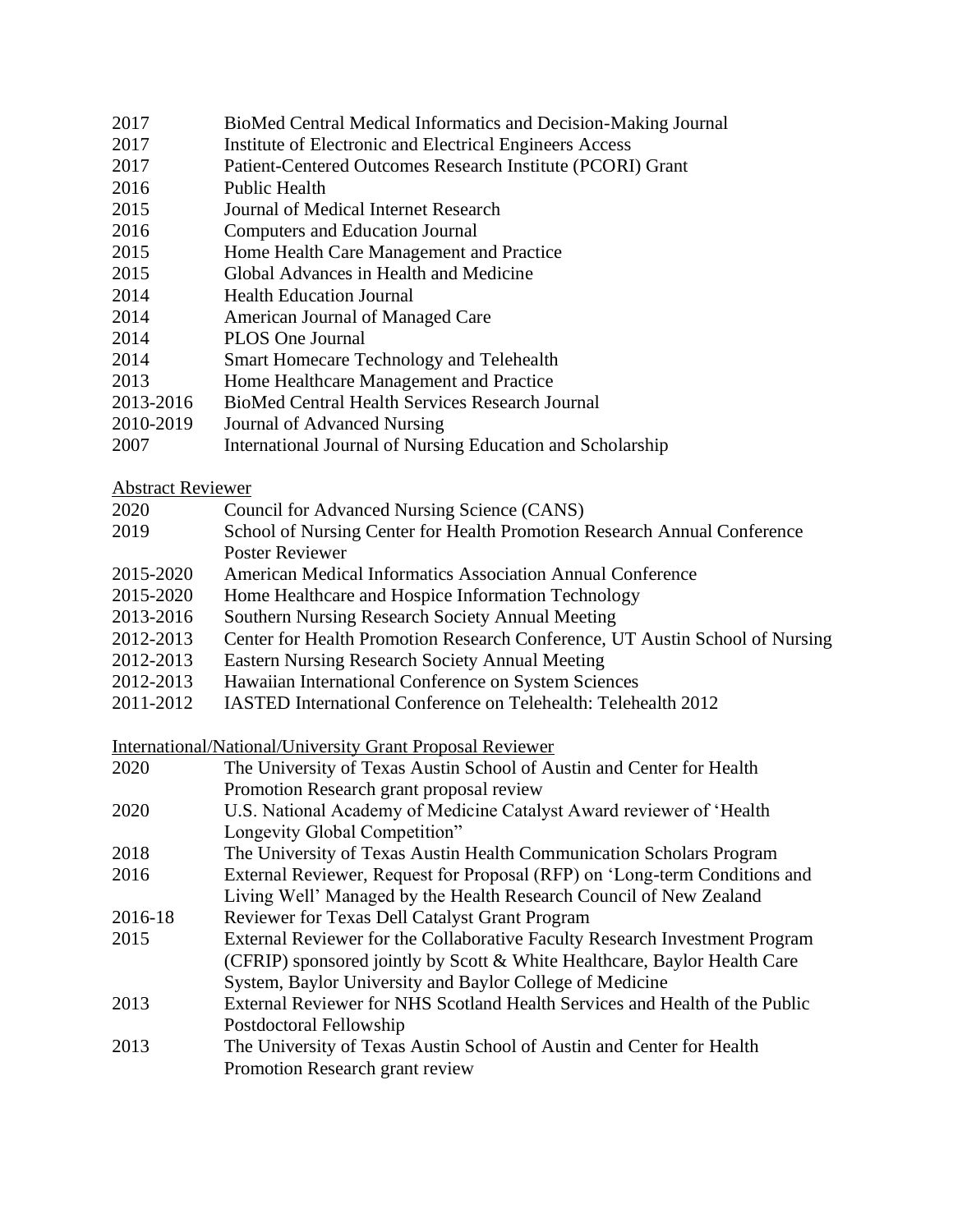# **COMMITTEE SERVICE**

| $2020$ – current<br>American Heart Association Cardiovascular and Stroke Nursing<br><b>Committee Committee</b><br>American Heart Association Quality of Care and Outcomes Research<br>$2021$ – current<br>Committee<br>2018<br>Member, Texas Nurse Association (TNA) End of Life Policy Task Force<br>$2014 - 2016$<br>American Heart Association's Telehealth Policy Guidance Committee<br>2014<br>Southern Nursing Investigator Rising Investigator Award Committee<br>2014<br>American Medical Informatics Association-Nursing Informatics Working<br><b>Group Nominating Committee</b> |  | Non-elected Position in Professional Organization                    |  |
|--------------------------------------------------------------------------------------------------------------------------------------------------------------------------------------------------------------------------------------------------------------------------------------------------------------------------------------------------------------------------------------------------------------------------------------------------------------------------------------------------------------------------------------------------------------------------------------------|--|----------------------------------------------------------------------|--|
|                                                                                                                                                                                                                                                                                                                                                                                                                                                                                                                                                                                            |  |                                                                      |  |
|                                                                                                                                                                                                                                                                                                                                                                                                                                                                                                                                                                                            |  |                                                                      |  |
|                                                                                                                                                                                                                                                                                                                                                                                                                                                                                                                                                                                            |  |                                                                      |  |
|                                                                                                                                                                                                                                                                                                                                                                                                                                                                                                                                                                                            |  |                                                                      |  |
|                                                                                                                                                                                                                                                                                                                                                                                                                                                                                                                                                                                            |  |                                                                      |  |
|                                                                                                                                                                                                                                                                                                                                                                                                                                                                                                                                                                                            |  |                                                                      |  |
|                                                                                                                                                                                                                                                                                                                                                                                                                                                                                                                                                                                            |  |                                                                      |  |
| Home Healthcare and Hospice Information Technology Conference                                                                                                                                                                                                                                                                                                                                                                                                                                                                                                                              |  |                                                                      |  |
| 2014-present<br>Program Committee Member                                                                                                                                                                                                                                                                                                                                                                                                                                                                                                                                                   |  |                                                                      |  |
|                                                                                                                                                                                                                                                                                                                                                                                                                                                                                                                                                                                            |  |                                                                      |  |
| <b>Elected Position - University Committees</b>                                                                                                                                                                                                                                                                                                                                                                                                                                                                                                                                            |  |                                                                      |  |
| $2016 - 2022$<br><b>Graduate Assembly</b>                                                                                                                                                                                                                                                                                                                                                                                                                                                                                                                                                  |  |                                                                      |  |
|                                                                                                                                                                                                                                                                                                                                                                                                                                                                                                                                                                                            |  |                                                                      |  |
| <b>Elected Position – Department Committees</b>                                                                                                                                                                                                                                                                                                                                                                                                                                                                                                                                            |  |                                                                      |  |
| Chair Elect – Graduate Studies Committee<br>2021                                                                                                                                                                                                                                                                                                                                                                                                                                                                                                                                           |  |                                                                      |  |
| $2019 - 2021$<br><b>Executive Committee</b>                                                                                                                                                                                                                                                                                                                                                                                                                                                                                                                                                |  |                                                                      |  |
| $2018 - 2020$<br><b>Nominations Committee</b>                                                                                                                                                                                                                                                                                                                                                                                                                                                                                                                                              |  |                                                                      |  |
|                                                                                                                                                                                                                                                                                                                                                                                                                                                                                                                                                                                            |  |                                                                      |  |
| <b>Non-Elected Position (Invited) University Committees</b><br>WTC Governance committee                                                                                                                                                                                                                                                                                                                                                                                                                                                                                                    |  |                                                                      |  |
| $2021$ – present<br>$2016$ – present<br>Information Technology Committee (Incoming – Chair)                                                                                                                                                                                                                                                                                                                                                                                                                                                                                                |  |                                                                      |  |
| $2013 - 2018$<br>Healthcare Initiative Screening Committee $-A$ University of Texas                                                                                                                                                                                                                                                                                                                                                                                                                                                                                                        |  |                                                                      |  |
| McCombs School of Business Initiative                                                                                                                                                                                                                                                                                                                                                                                                                                                                                                                                                      |  |                                                                      |  |
| 2015-2017                                                                                                                                                                                                                                                                                                                                                                                                                                                                                                                                                                                  |  | Moderator, The University of Texas Austin McCombs School of Business |  |
| Annual Healthcare Symposium                                                                                                                                                                                                                                                                                                                                                                                                                                                                                                                                                                |  |                                                                      |  |
| Dell Population Health School Inaugural Summit (Invited Member)<br>2016                                                                                                                                                                                                                                                                                                                                                                                                                                                                                                                    |  |                                                                      |  |
| 2014<br>Judge, The University of Texas Austin Undergraduate Biomedical                                                                                                                                                                                                                                                                                                                                                                                                                                                                                                                     |  |                                                                      |  |
| <b>Engineering Society's Case Competition</b>                                                                                                                                                                                                                                                                                                                                                                                                                                                                                                                                              |  |                                                                      |  |
|                                                                                                                                                                                                                                                                                                                                                                                                                                                                                                                                                                                            |  |                                                                      |  |
| Non-Elected Position (Invited) Nursing Committees                                                                                                                                                                                                                                                                                                                                                                                                                                                                                                                                          |  |                                                                      |  |
| Doctoral Program Curriculum Ad-hoc committee (Chair)<br>2021                                                                                                                                                                                                                                                                                                                                                                                                                                                                                                                               |  |                                                                      |  |
| 2020<br>T32 Candidate Selection Interview Committee                                                                                                                                                                                                                                                                                                                                                                                                                                                                                                                                        |  | Dean Entrepreneurship Strategy                                       |  |
| 2020<br>2020<br>PhD candidate File Review                                                                                                                                                                                                                                                                                                                                                                                                                                                                                                                                                  |  |                                                                      |  |
| 2018                                                                                                                                                                                                                                                                                                                                                                                                                                                                                                                                                                                       |  | Doctoral Program Preliminary Exam Committee                          |  |

2015 Ad-hoc Committee to develop Masters Nursing Program of Leadership in Diverse Settings (LeaDS)

# Other Committees

- 2020 Puentes 2.0: Using Convergence Science in Population Health
- 2018-present Member, Texas CVD-Stroke partnership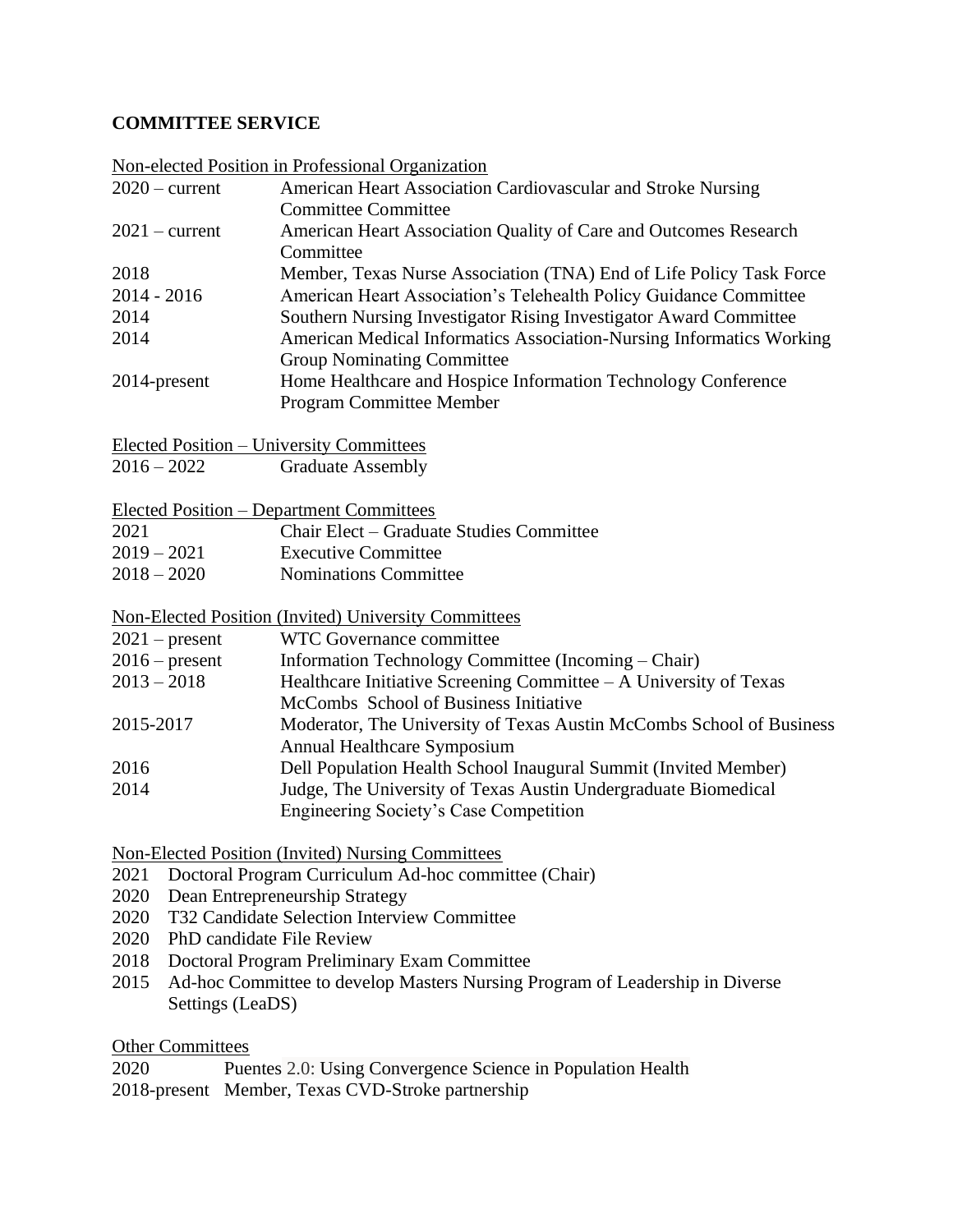- 2018 Member, American Heart Association Austin Chapter 'Heart Policy Academy'
- 2017 Faculty Affiliate, Moody School of Communication
- 2017 Faculty Affiliate, Center for Asian American Studies (CAAS)
- 2015 The University of Massachusetts Amherst Hluchyj Fellowship Working Group
- 2014 Member, Texas Department of Health and Human Services Sub-committee on Telehealth, Telemedicine and Telemonitoring Policy Task Force

## **CONSULTANT**

2015 Texas Dell Catalyst Grant Finalist Proposal on 'Keystrokes for Parkinson's Diagnosis'

# **COMMUNITY SERVICE**

| $2020 - 21$ | Volunteer at the University of Texas Austin COVID19 vaccine clinic             |
|-------------|--------------------------------------------------------------------------------|
| 2017-20     | Board Commissioner, City of Austin Asian American Quality of Life              |
|             | Commission                                                                     |
| 2019        | Moderator, Advanced Care Planning Panel Discussion, Shri Shirdi Sai Baba       |
|             | Temple of Austin, Austin, TX                                                   |
| 2019        | School Supplies Packing for Hindu Charites For America and Dell Jewish Center, |
|             | Austin, TX                                                                     |
| 2019        | Interview Panelist at the Community Engagement for Assistant Medical           |
|             | Director Position at Austin Public Health                                      |
|             |                                                                                |

# **MEDIA COVERAGE**

- McLure, A. (July 16, 2021). Texas Universities Consider Online 'Paradigm Shift' for Fall and Beyond. *The Daily Campus.* Retrieved [https://www.smudailycampus.com/news/texas](https://www.smudailycampus.com/news/texas-)universitys-consider-online-paradigm-shift-for-fall-and-beyond
- Recent Findings from University of Texas Advance Knowledge in Heart Failure (Usability Testing of a Sensor-Controlled Digital Game to Engage Older Adults with Heart Failure in Physical Activity and Weight Monitoring). (Jan 16, 2021). *Obesity, Fitness & Wellness Week*,3894. [https://link.gale.com/apps/doc/A647970525/HRCA?u=txshracd2598&sid=bo](https://link.gale.com/apps/doc/A647970525/HRCA?u=txshracd2598&sid=bookma) [okmar](https://link.gale.com/apps/doc/A647970525/HRCA?u=txshracd2598&sid=bookma)k-HRCA&xid=1ff61c29
- Sundaram, V. (2019, June 12). As Death Approaches, Older Indian Americans Unprepared for the End. Retrieved from [https://www.indiawest.com/news/global\\_indian/an-india-west-special](https://www.indiawest.com/news/global_indian/an-india-west-special-)report-as-death-approaches-older-indian/article\_9d15a910-8d39-11e9 a4fc-ebfaa99f09c4.html
- Nguyen, T. (2019, April 25). New technology research may allow you to play games to keep your heart healthy. Retrieved from [https://www.dailytexanonline.com/2019/04/25/new](https://www.dailytexanonline.com/2019/04/25/new-technology-research-may-allow-you-to-play-games-to-keep-your-heart-healthy)[technology-research-may-allow-you-to-play-games-to-keep-your-heart-healthy](https://www.dailytexanonline.com/2019/04/25/new-technology-research-may-allow-you-to-play-games-to-keep-your-heart-healthy)
- Wiley, K. (2019, Mar 11). Can Managing Chronic Disease Be All Fun and Games? Retrieved from [https://nursing.utexas.edu/news/can-managing-chronic-disease-be-all-fun-and-](https://nursing.utexas.edu/news/can-managing-chronic-disease-be-all-fun-and-games-researcher-thinks-digital-games-may-improve)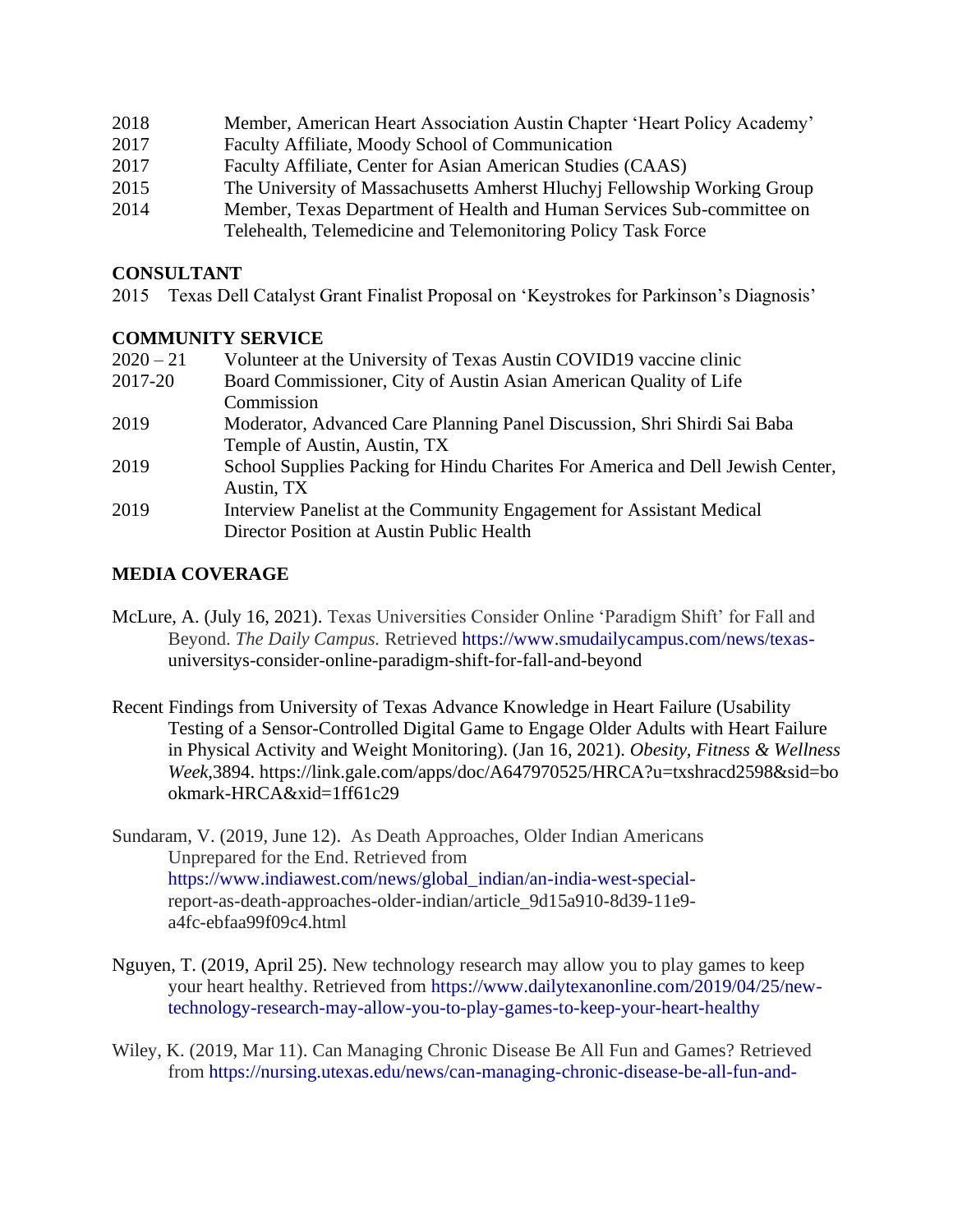[games-researcher-thinks-digital-games-may-improve](https://nursing.utexas.edu/news/can-managing-chronic-disease-be-all-fun-and-games-researcher-thinks-digital-games-may-improve)

- Choi, H. (2016, August 11). Chiron Health Lets Doctors Get Paid for Telemedicine Services. *Silicon Hills News,* Retrieved from [http://www.siliconhillsnews.com/2016/08/11/chiron](http://www.siliconhillsnews.com/2016/08/11/chiron-health-lets-doctors-get-paid-for-telemedicine-services/)[health-lets-doctors-get-paid-for-telemedicine-services/](http://www.siliconhillsnews.com/2016/08/11/chiron-health-lets-doctors-get-paid-for-telemedicine-services/)
- Anicka Slachta (Sep 18, 2018). Targeted digital games improve physical CV health—but do little for mental wellness. *Cardiovascular Business.* Retrieved from: [https://www.cardiovascularbusiness.com/topics/practice-management/targeted-digital](https://www.cardiovascularbusiness.com/topics/practice-management/targeted-digital-games-improve-physical-cv-health)[games-improve-physical-cv-health](https://www.cardiovascularbusiness.com/topics/practice-management/targeted-digital-games-improve-physical-cv-health)
- Press Trust of Indian, Houston (2018, Sep 19). Digital games can help heart patients exercise more. *Deccan Herald,* Retrieved from <https://www.deccanherald.com/international/digital-games-can-help-heart-693426.html>
- Press Trust of Indian, Houston (2018, Sep 19). Digital games can help heart patients exercise more. *Business Standard,* Retrieved from [https://www.business-standard.com/article/pti-stories/digital-games-can-help-heart](https://www.business-standard.com/article/pti-stories/digital-games-can-help-heart-patients-exercise-more-118091900369_1.html)[patients-exercise-more-118091900369\\_1.html](https://www.business-standard.com/article/pti-stories/digital-games-can-help-heart-patients-exercise-more-118091900369_1.html)
- The Hans India (2018, Sep 20). Digital games can help heart patients exercise more. *The Hans India,* Retrieved from [http://www.thehansindia.com/posts/index/Young-Hans/2018-09-20/Digital-games-can](http://www.thehansindia.com/posts/index/Young-Hans/2018-09-20/Digital-games-can-help-heart-patients-exercise-more/412929)[help-heart-patients-exercise-more/412929](http://www.thehansindia.com/posts/index/Young-Hans/2018-09-20/Digital-games-can-help-heart-patients-exercise-more/412929)
- Press Trust of Indian, Houston (2018, Sep 19). Digital games can help heart patients exercise more. *Devdiscourse,* Retrieved from [https://www.devdiscourse.com/Article/health/186259-digital-games-can-help-heart](https://www.devdiscourse.com/Article/health/186259-digital-games-can-help-heart-patients-exercise-more)[patients-exercise-more](https://www.devdiscourse.com/Article/health/186259-digital-games-can-help-heart-patients-exercise-more)
- Vaaju.com (Sep 19, 2018). Digital games for CVD-related self-management improve training capacity and energy consumption. *Vaaju.com Australia* Retrieved from [https://vaaju.com/aus/digital-games-for-cvd-related-self-management-improve-training](https://vaaju.com/aus/digital-games-for-cvd-related-self-management-improve-training-capacity-and-energy-consumption/)[capacity-and-energy-consumption/](https://vaaju.com/aus/digital-games-for-cvd-related-self-management-improve-training-capacity-and-energy-consumption/)
- Rishika Gupta (Sep 19, 2018). Will Playing Digital Games Improve Self-Management Attitude in Heart Disease Patients? *MedIndia,* Retrieved from [https://www.medindia.net/news/will-playing-digital-games-improve-self-management](https://www.medindia.net/news/will-playing-digital-games-improve-self-management-attitude-in-heart-disease-patients-182595-1.htm)[attitude-in-heart-disease-patients-182595-1.htm](https://www.medindia.net/news/will-playing-digital-games-improve-self-management-attitude-in-heart-disease-patients-182595-1.htm)
- Alina Shrourou (Sep 19, 2018). Digital games for CVD-related self-management improve exercise capacity and energy expenditure [https://www.news-medical.net/news/20180918/Digital-games-for-CVD-related-self](https://www.news-medical.net/news/20180918/Digital-games-for-CVD-related-self-management-improve-exercise-capacity-and-energy-expenditure.aspx)[management-improve-exercise-capacity-and-energy-expenditure.aspx](https://www.news-medical.net/news/20180918/Digital-games-for-CVD-related-self-management-improve-exercise-capacity-and-energy-expenditure.aspx)